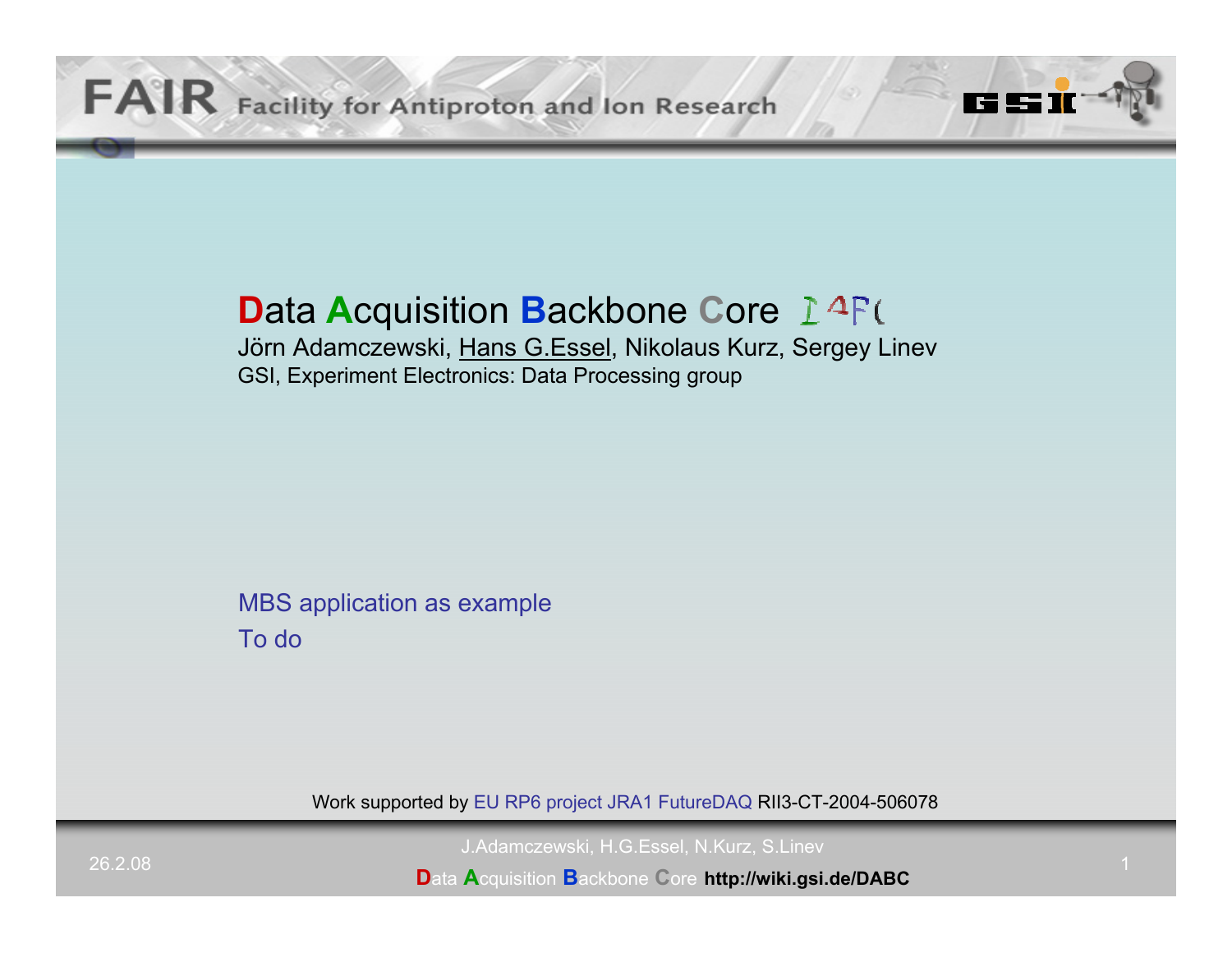





**\* RII3-CT-2004-506078**

¾ Some use cases

J.Adamczewski, H.G.Essel, N.Kurz, S.Linev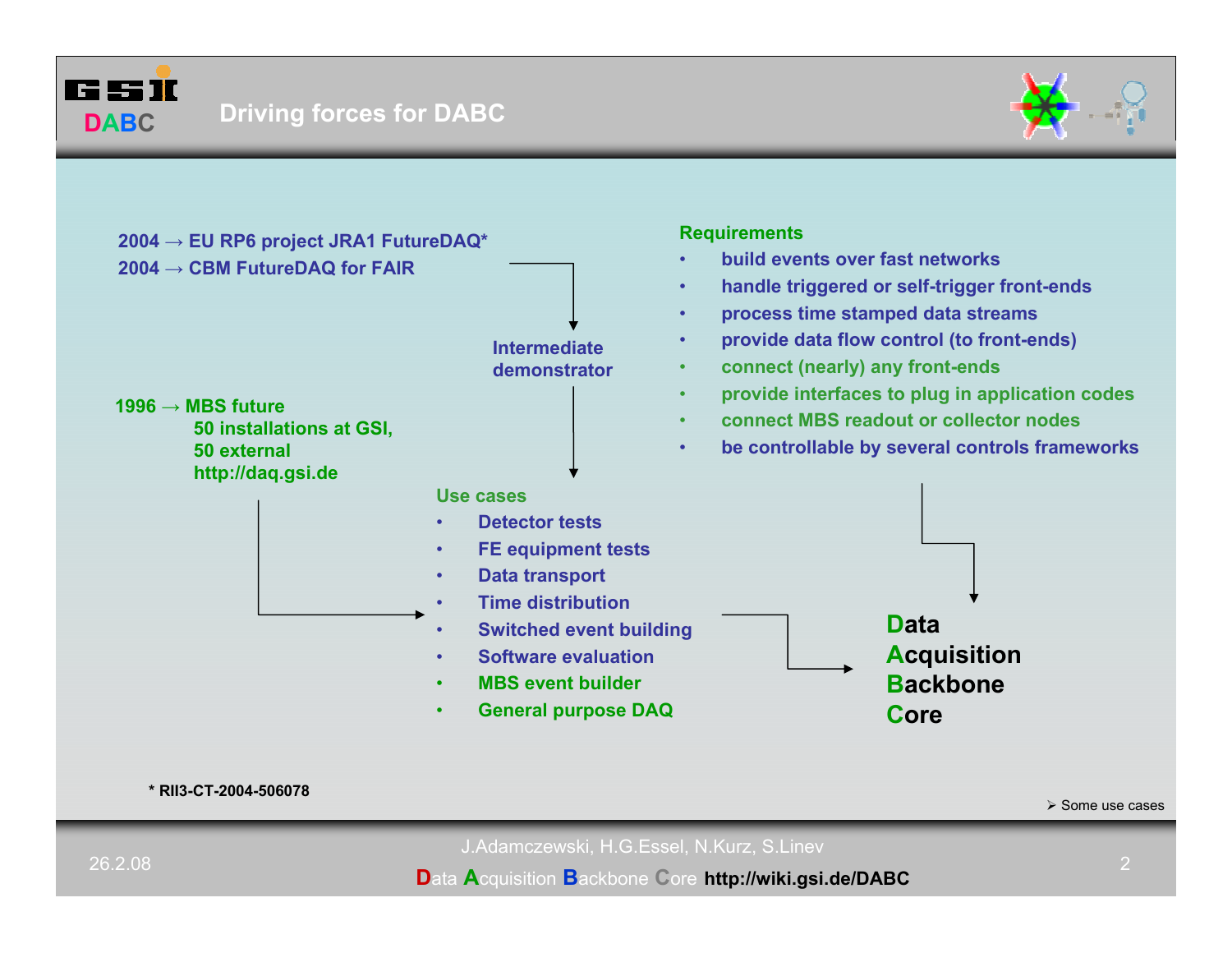

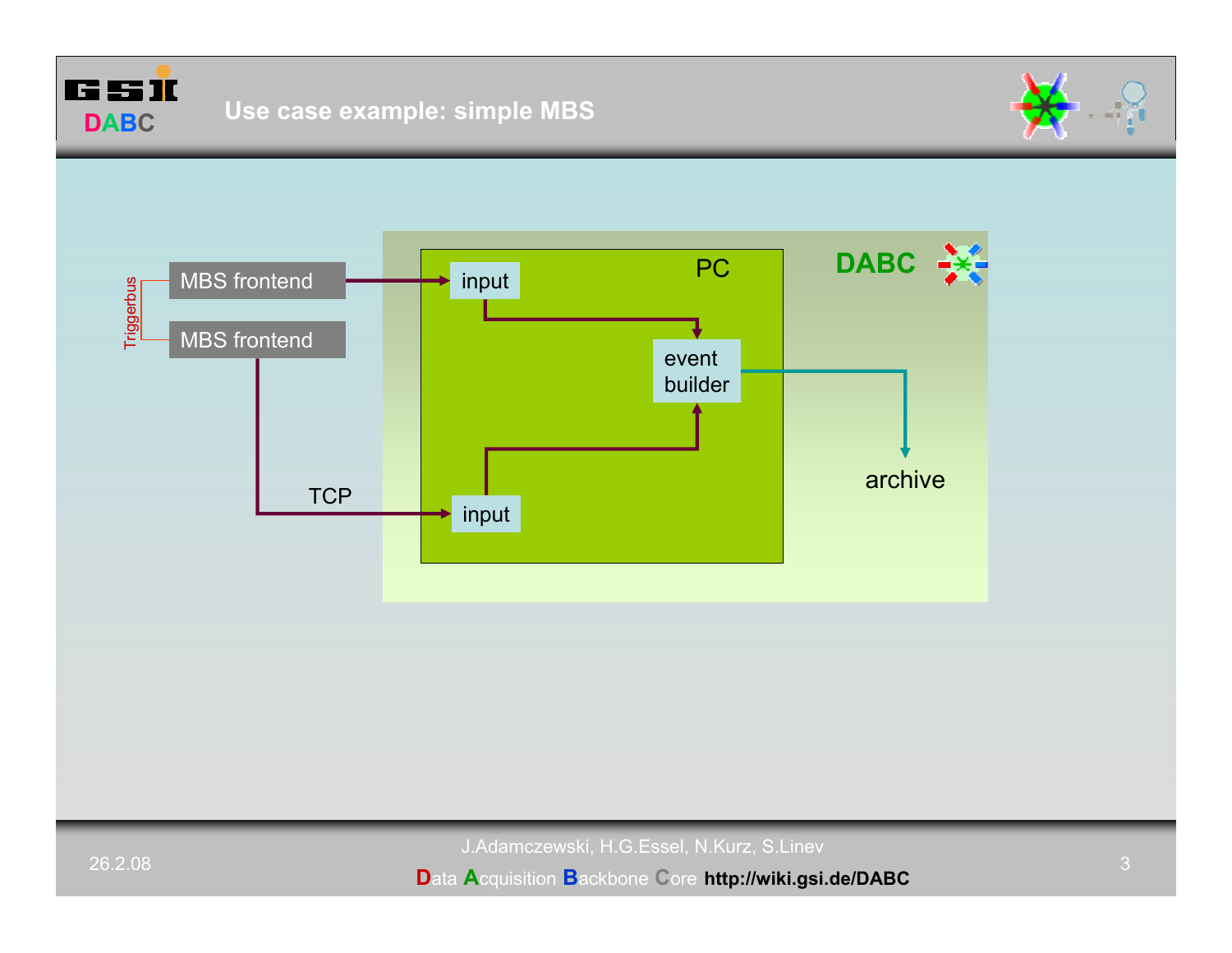



GE: Gigabit Ethernet

 $\triangleright$  DABC structure

J.Adamczewski, H.G.Essel, N.Kurz, S.Linev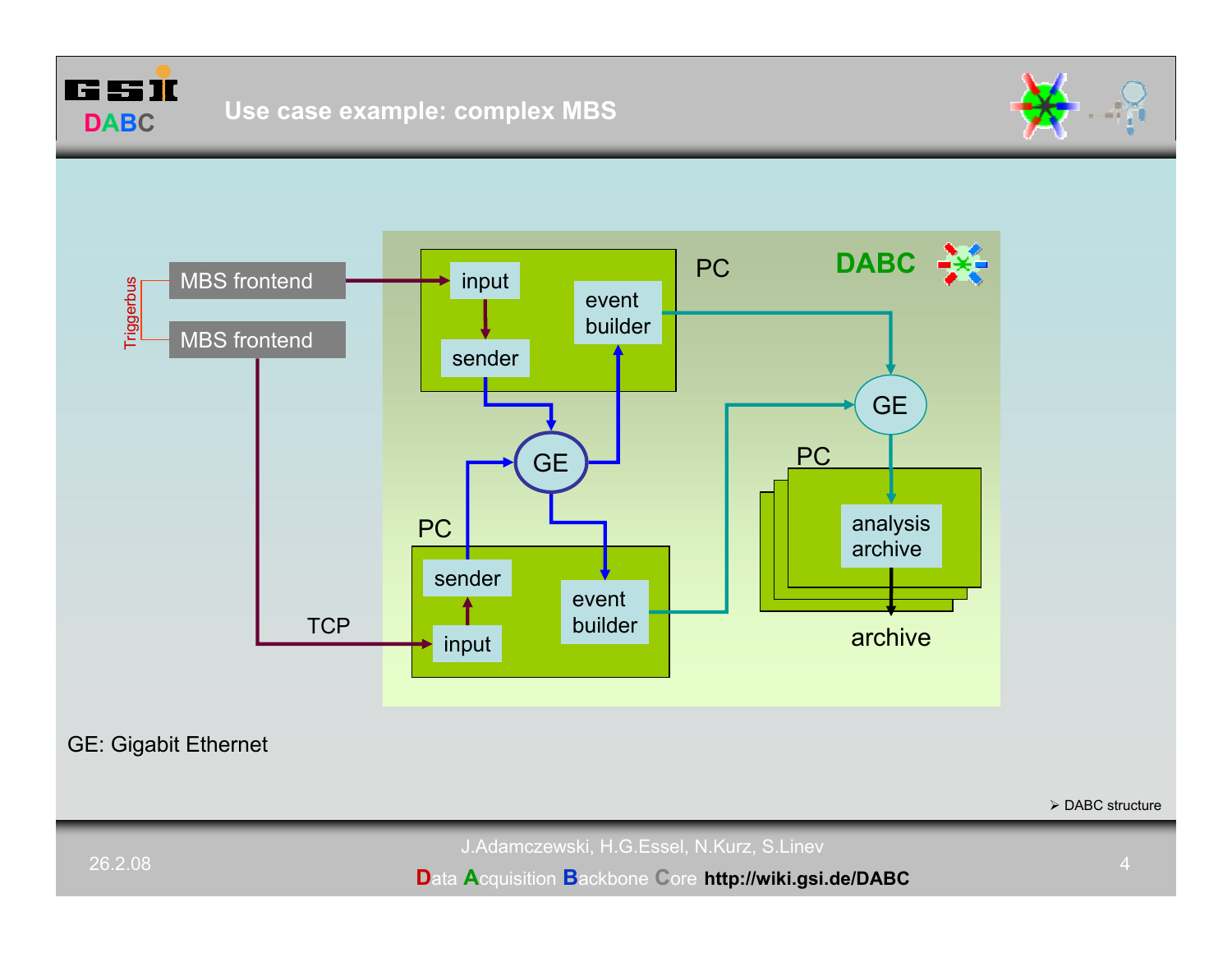





 $\triangleright$  DABC data flow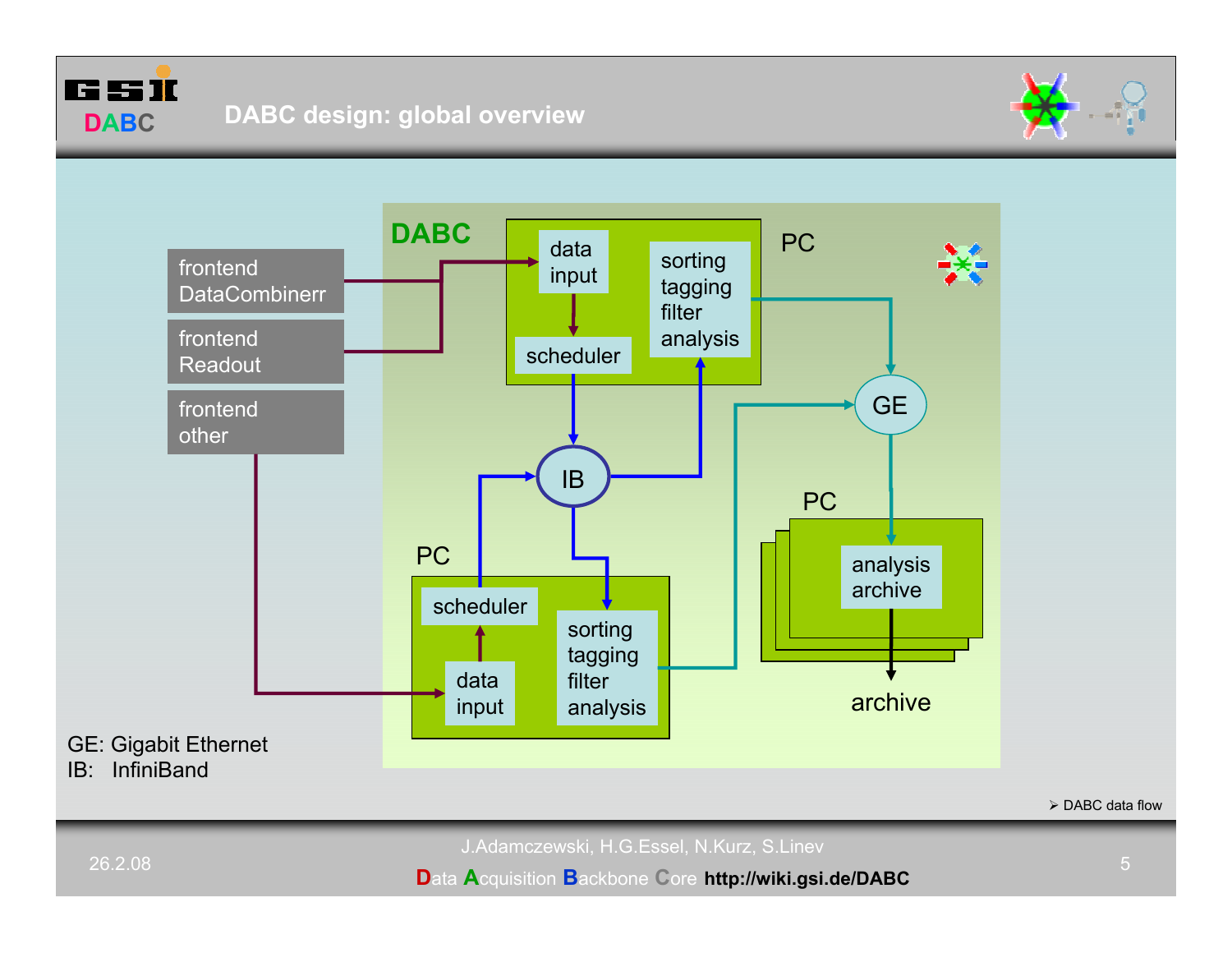



A *module* processes data of one or several data streams.

Data streams propagate through *ports*, which are connected by *transports* and *devices*



J.Adamczewski, H.G.Essel, N.Kurz, S.Linev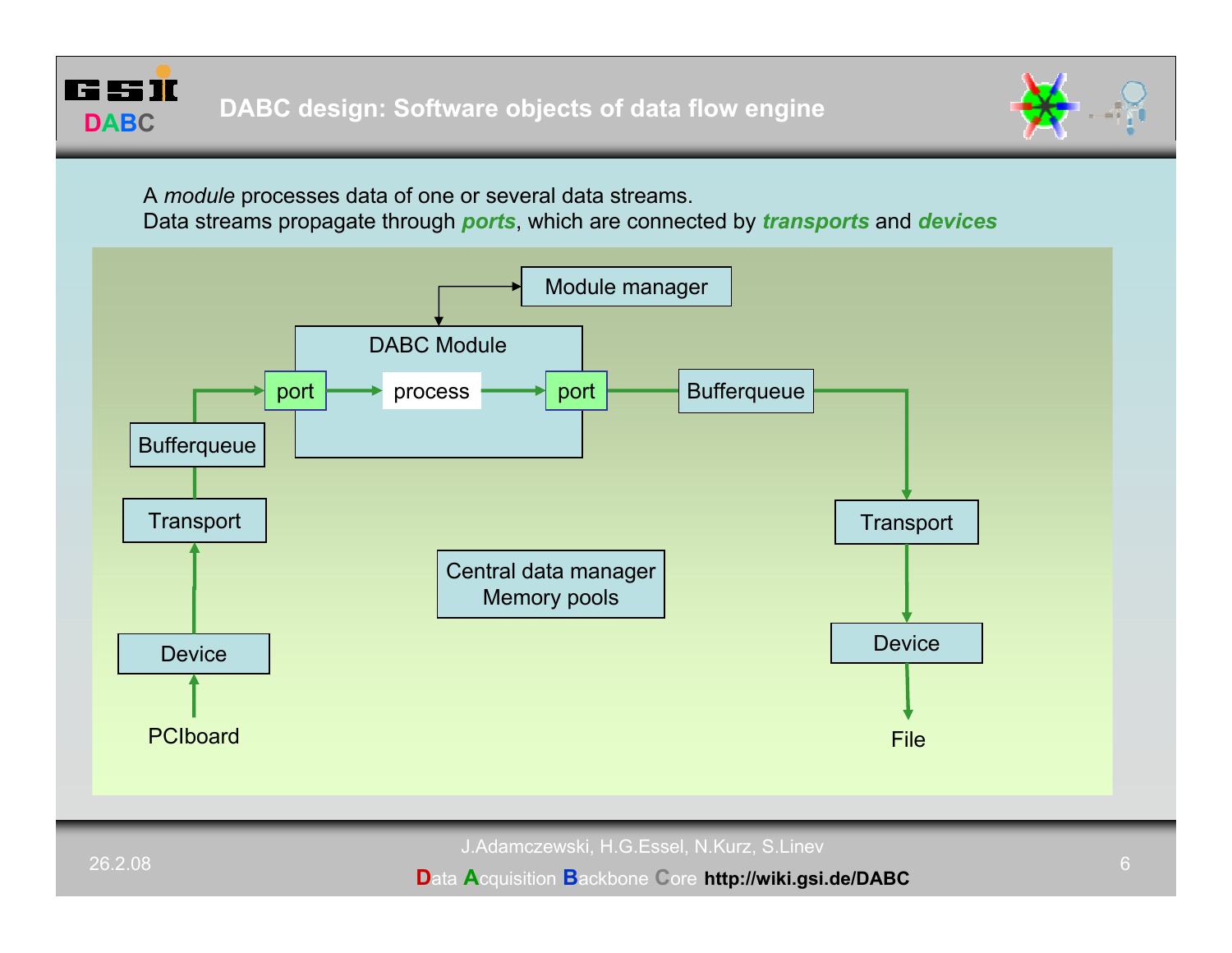



A *module* processes data of one or several data streams.

Data streams propagate through *ports*, which are connected by *transports* and *devices*



J.Adamczewski, H.G.Essel, N.Kurz, S.Linev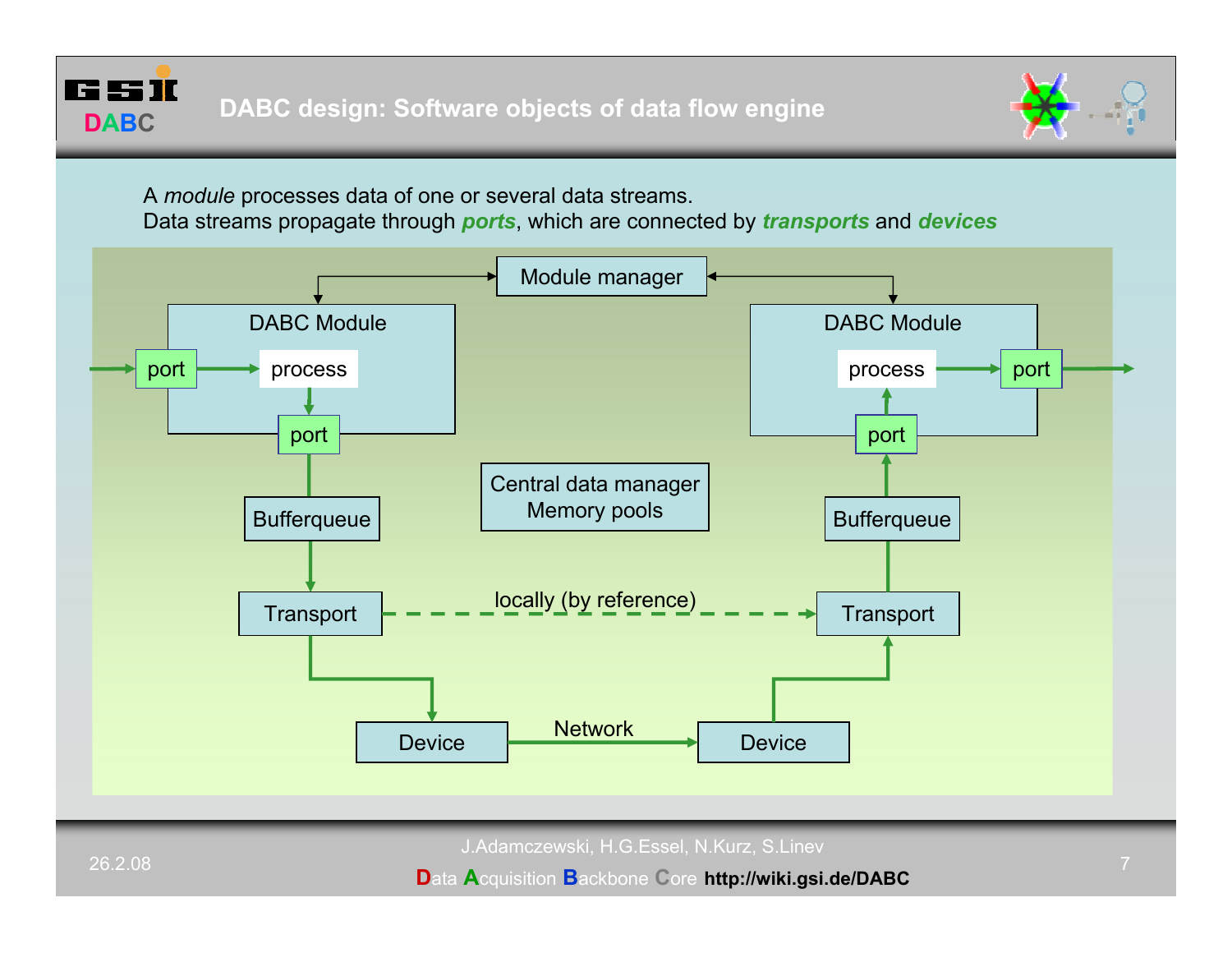





A device, i.e. socket device controls one port (transport).

Once a queue buffer is filled, the transport signals the *ActionEvent* manager,

which in turn calls the *MainLoop* function of the associated module, **or**

If *MainLoop* was waiting for resource or buffer, it continues.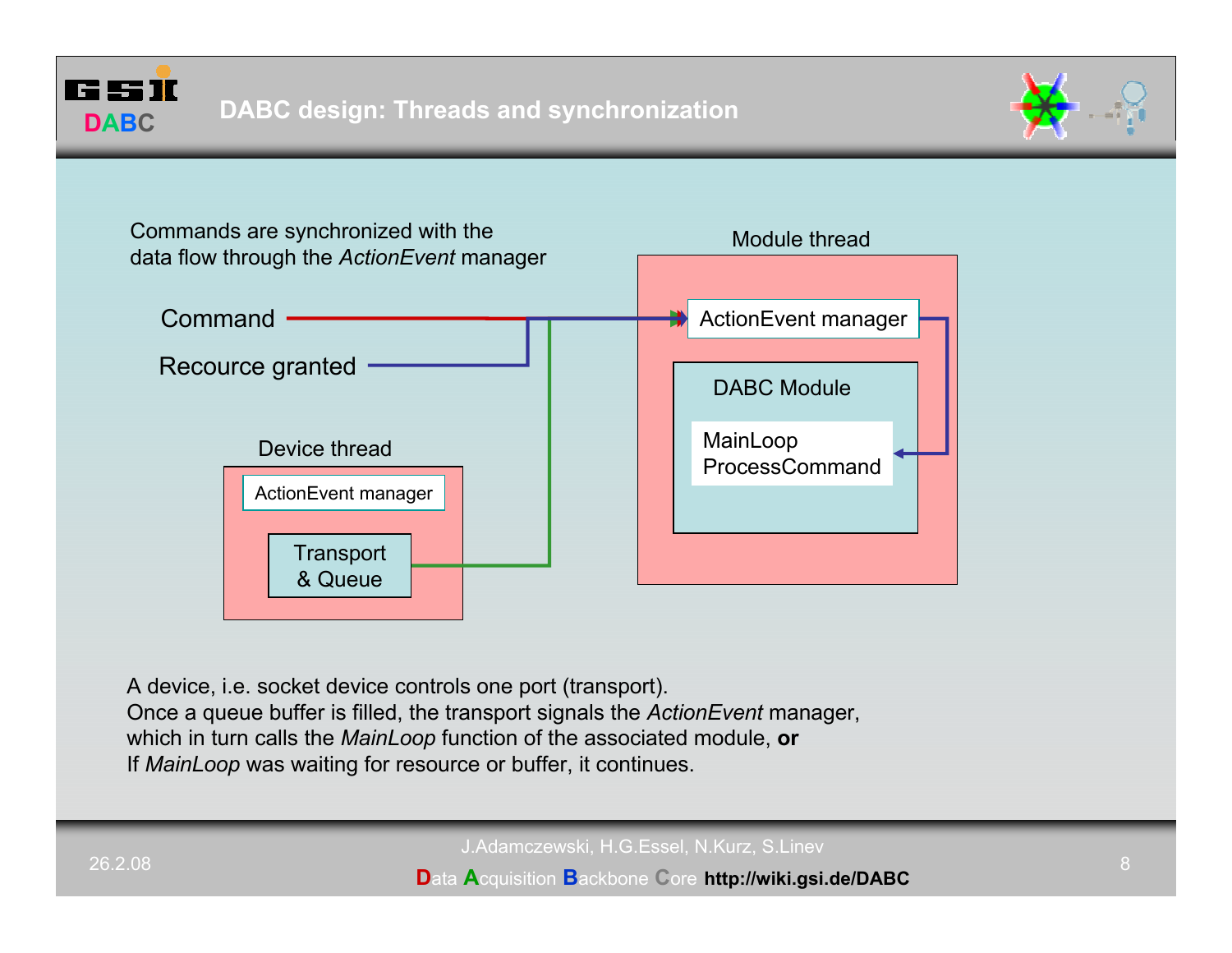



# **DABC core decoupled from XDAQ environment!**





## **\* Standard DAQ framework for LHC CMS experiment**

Orsini, Gutleber http://xdaqwiki.cern.ch \*\* DIM: Distributed Information Management System, CERN

J.Adamczewski, H.G.Essel, N.Kurz, S.Linev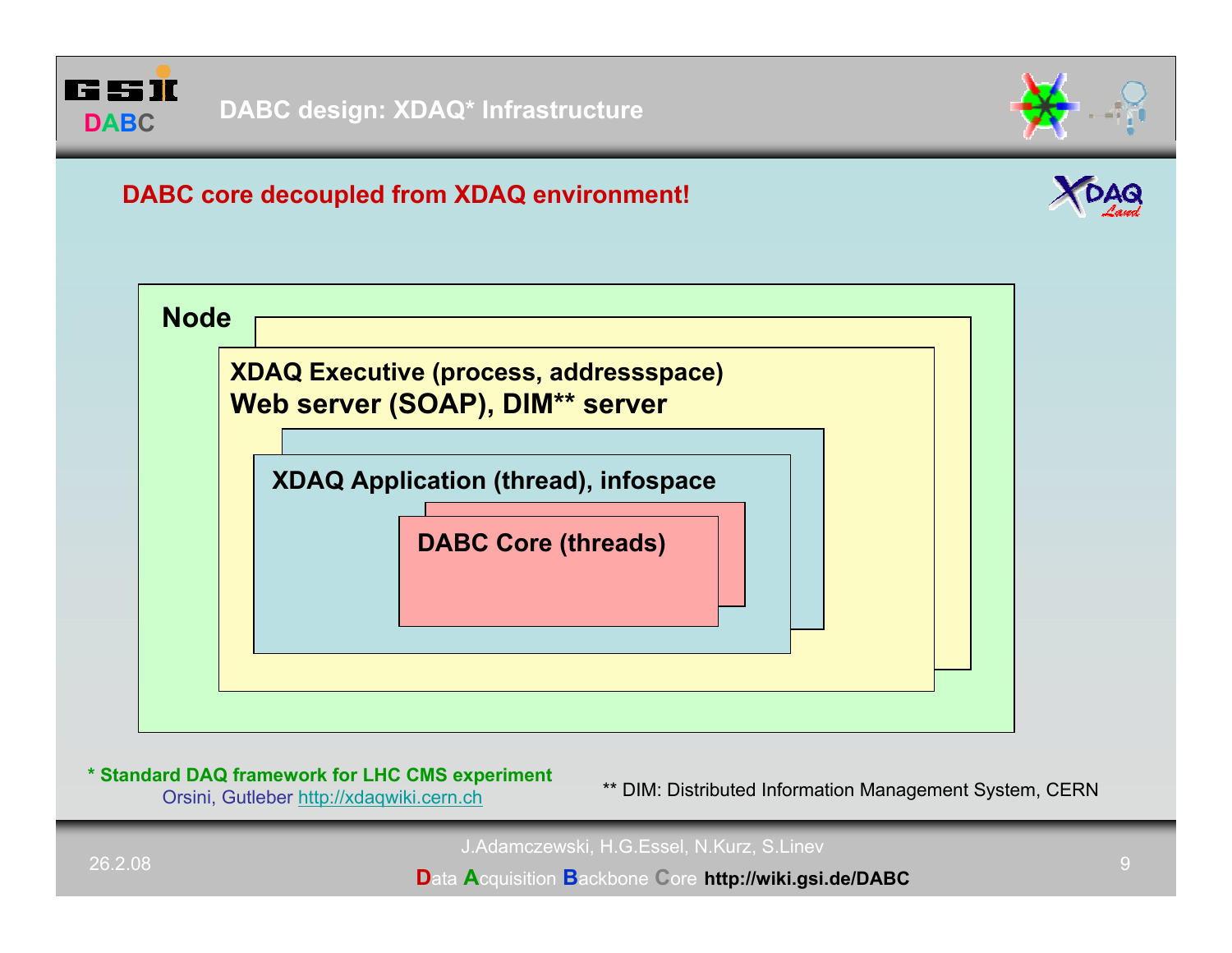



# **DABC core decoupled from XDAQ environment!**





\* Infospace: remotely accessible parameters

 $\triangleright$  MBS connection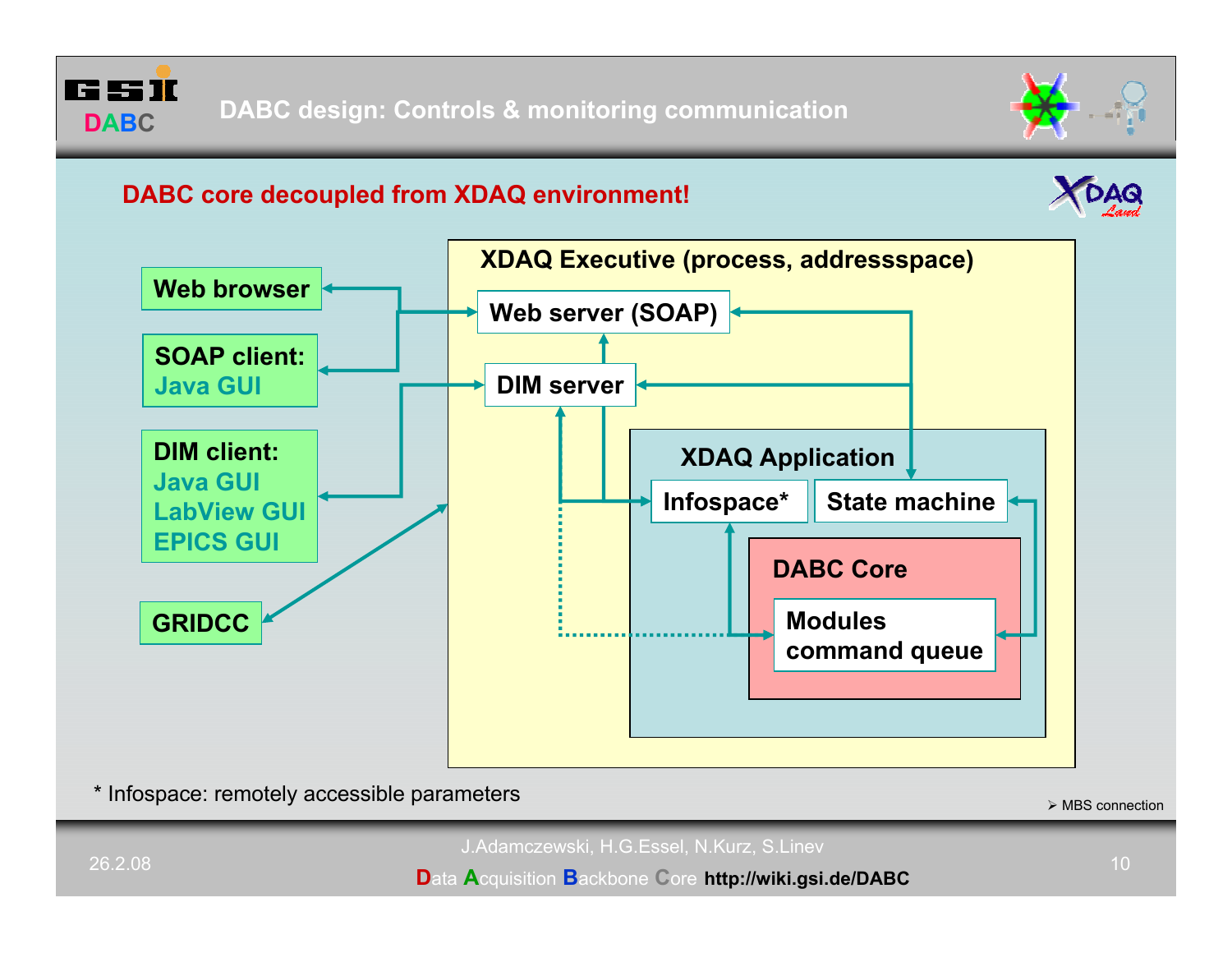



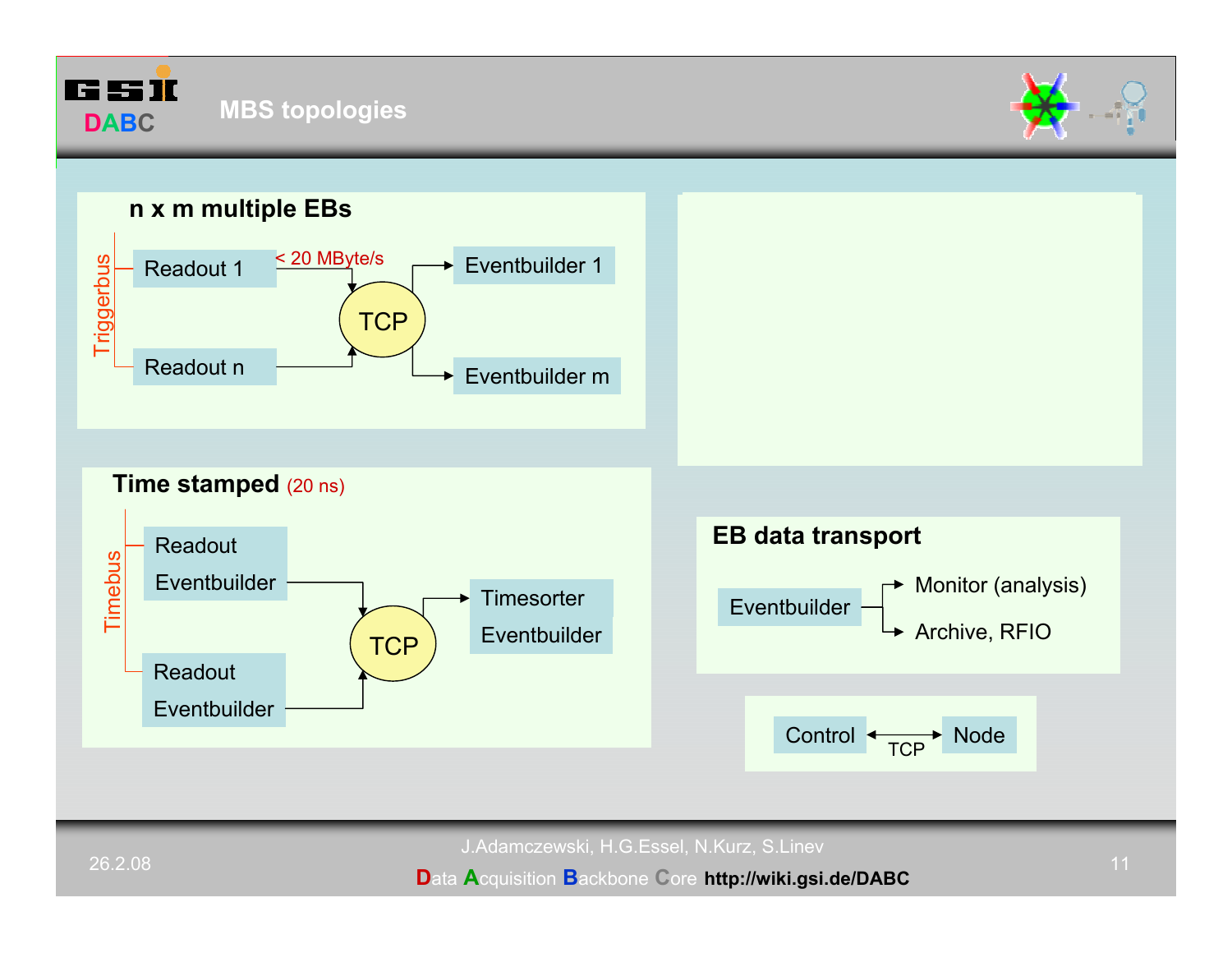

# **MBS example topology**





J.Adamczewski, H.G.Essel, N.Kurz, S.Linev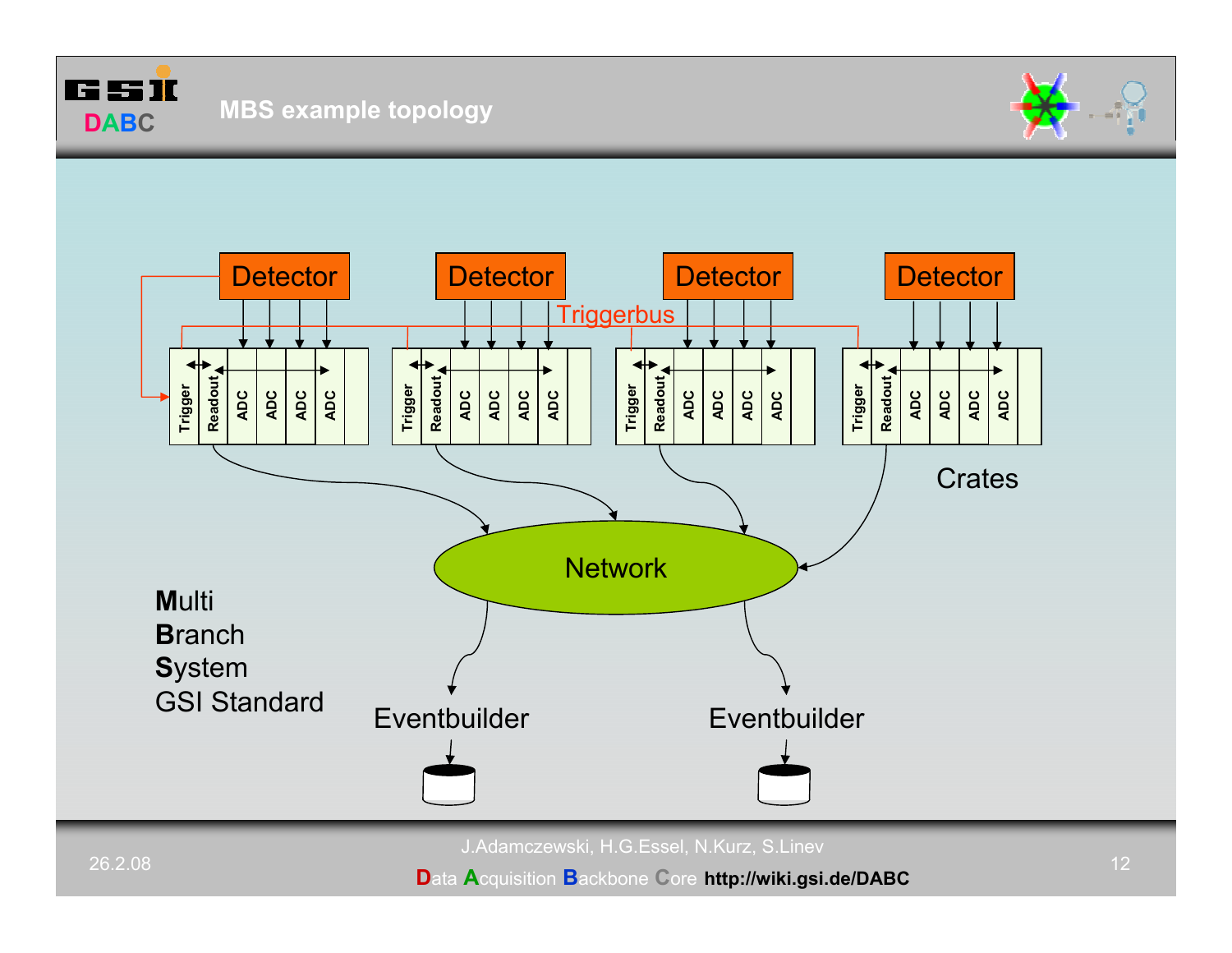



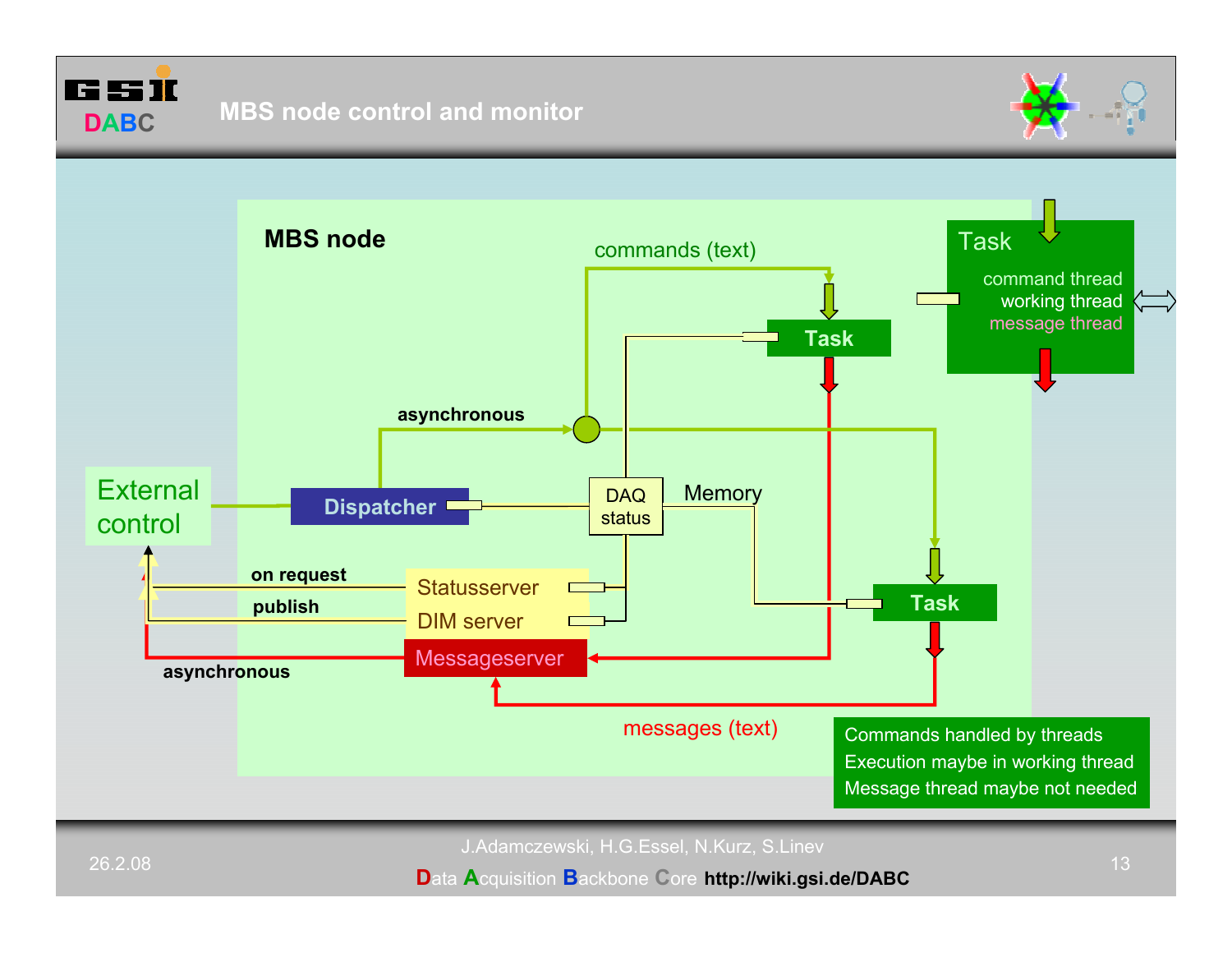





# Mulli node MBS, controlled by DIM client (red)

J.Adamczewski, H.G.Essel, N.Kurz, S.Linev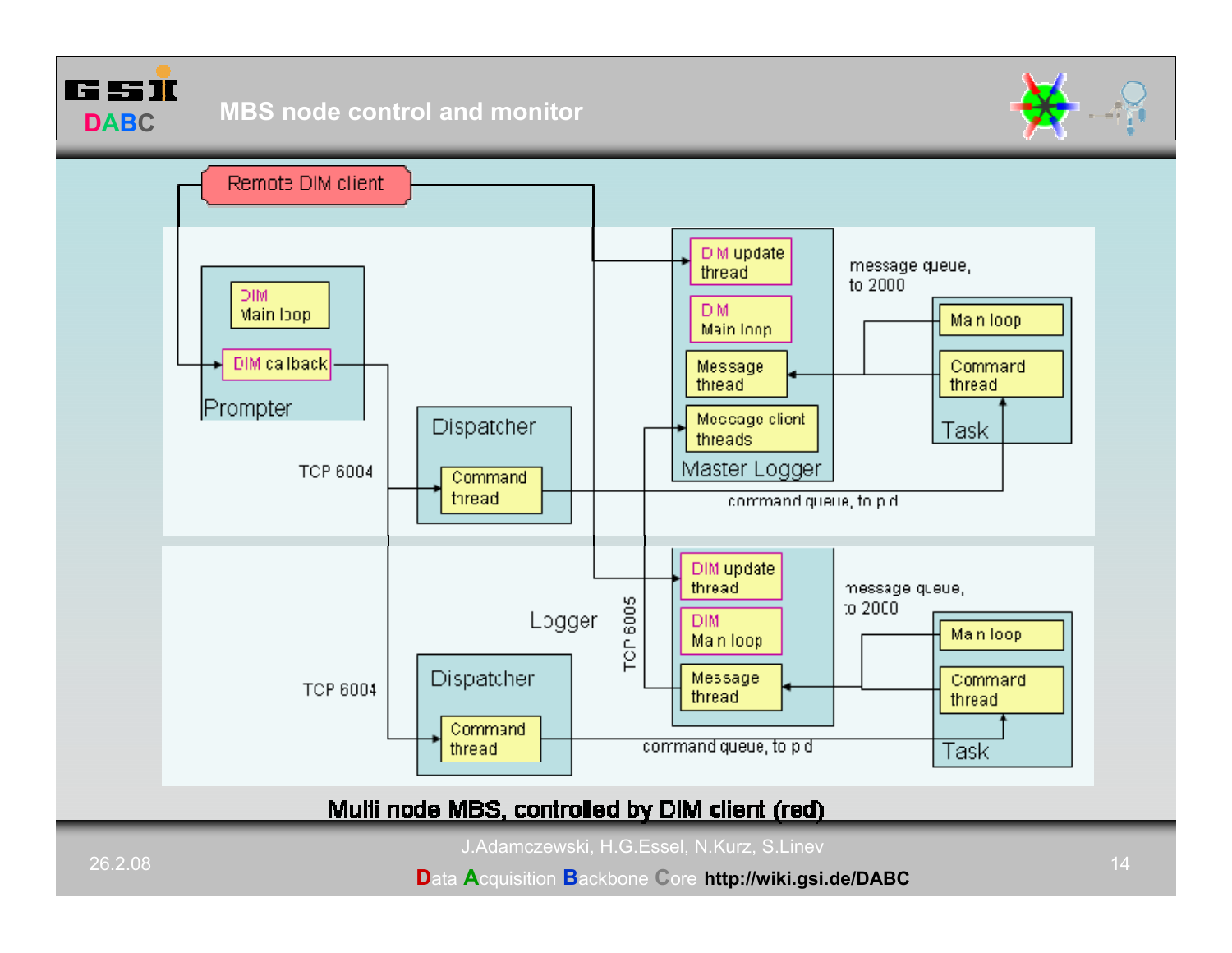





| <b>Counters</b>  |                 | Rates /sec           |        |
|------------------|-----------------|----------------------|--------|
| Events           | 67748699 Events |                      | 191850 |
| Buffers          | 2385511         | <b>Buffers</b>       | 675    |
| <b>Streams</b>   | 2385511         | <b>Streams</b>       | 675    |
| Kbytes           | 15267264        | <b>Kbytes</b>        | 44274  |
| File Kb          | 0               | File Kb              | 0      |
| Tape Kb          | 0               | Tape Kb              | 0      |
| l EventSer v evt | $\bf{0}$        | <b>EventServ</b> evt | 0      |
| l EventServ Kb   |                 | 0 EventServ Kb       | Ō      |
| StreamServ buf   |                 | 0 StreamServ buf     | 0      |
| StreamServ Kb    |                 | 0 StreamServ Kb      | 0      |
|                  |                 |                      |        |
|                  |                 |                      |        |
|                  |                 |                      |        |
|                  |                 | Tack Tahle           |        |

| Task Table                |                                                 |  |  |
|---------------------------|-------------------------------------------------|--|--|
| <b>Prompter</b>           | <b>Not running</b>                              |  |  |
| <b>Dispatcher</b>         | Not running                                     |  |  |
| <b>Message Logger</b>     |                                                 |  |  |
| <b>Utilities</b>          | none                                            |  |  |
| <b>Transport</b>          | /daq/usr/qoofy/mbs work/v51/bin_PCx86/m_util    |  |  |
| <b>Collector</b>          | Not running                                     |  |  |
| <b>Rate Meter</b>         | /dag/usr/goofy/mbs work/v51/bin_PCx86/m_msg_log |  |  |
| <b>Read Camac</b>         | Not running                                     |  |  |
| <b>Read Meb</b>           | <b>Not running</b>                              |  |  |
| <b>Event Server</b>       | <b>Not running</b>                              |  |  |
| <b>Stream Server</b>      | Not running                                     |  |  |
| <b>Esone Server</b>       | <b>Not running</b>                              |  |  |
| <b>Histogram Server</b>   | <b>Not running</b>                              |  |  |
| <b>Fastbus SMI</b>        | <b>Not running</b>                              |  |  |
| <b>SE sender</b>          | <b>Not running</b>                              |  |  |
| <b>SE receiver</b>        | <b>Not running</b>                              |  |  |
| <b>SE</b> as ync receiver | <b>Not running</b>                              |  |  |
| <b>Rising receiver</b>    |                                                 |  |  |
| <b>Time sort receiver</b> | <b>Not running</b>                              |  |  |
| <b>Setup Table</b>        | <b>Not loaded</b>                               |  |  |
| MultiLayer Setup          | <b>Not loaded</b>                               |  |  |
| <b>Readout Table</b>      | <b>Not loaded</b>                               |  |  |
|                           |                                                 |  |  |
|                           | <b>Stop</b><br>Stop node survey:                |  |  |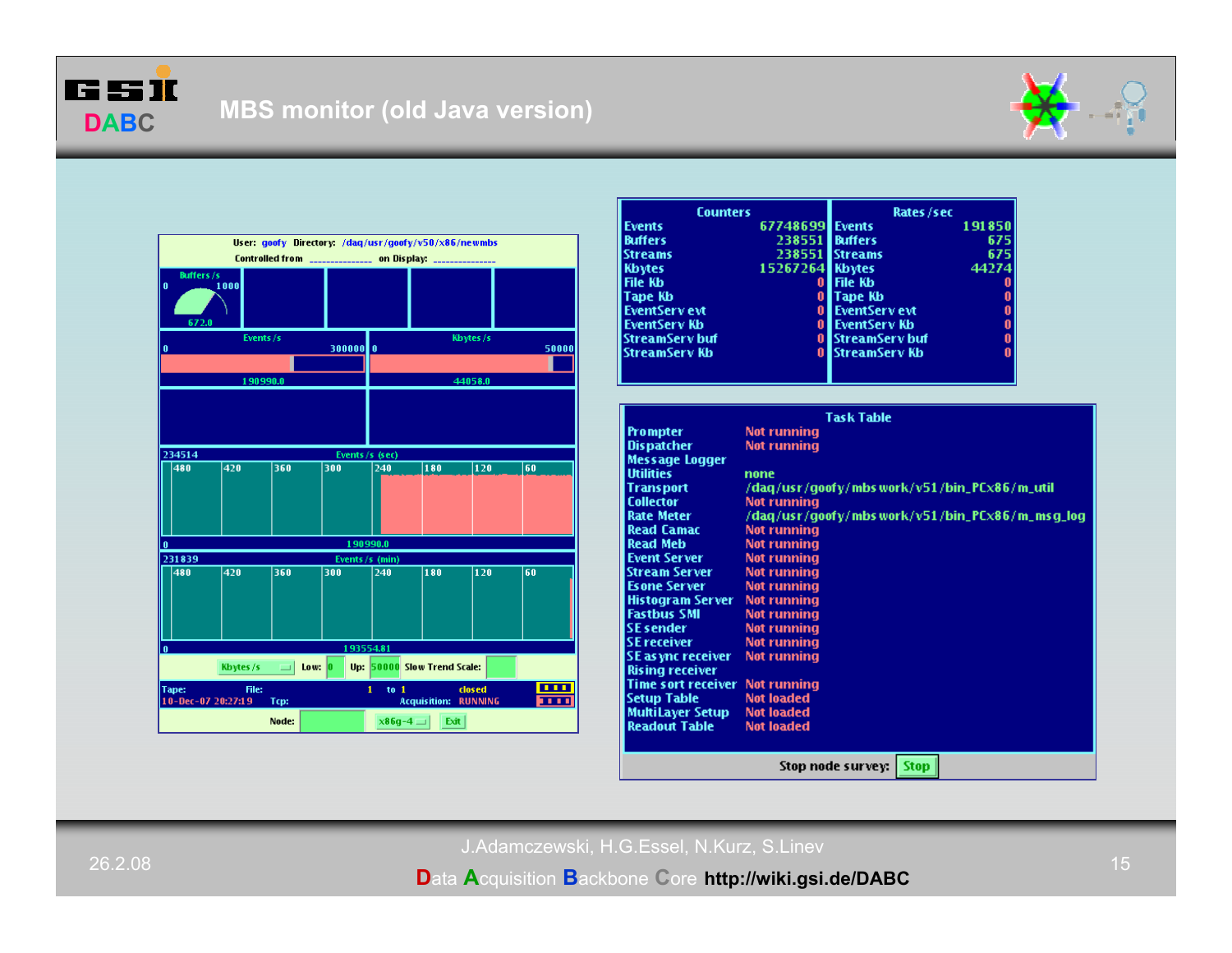



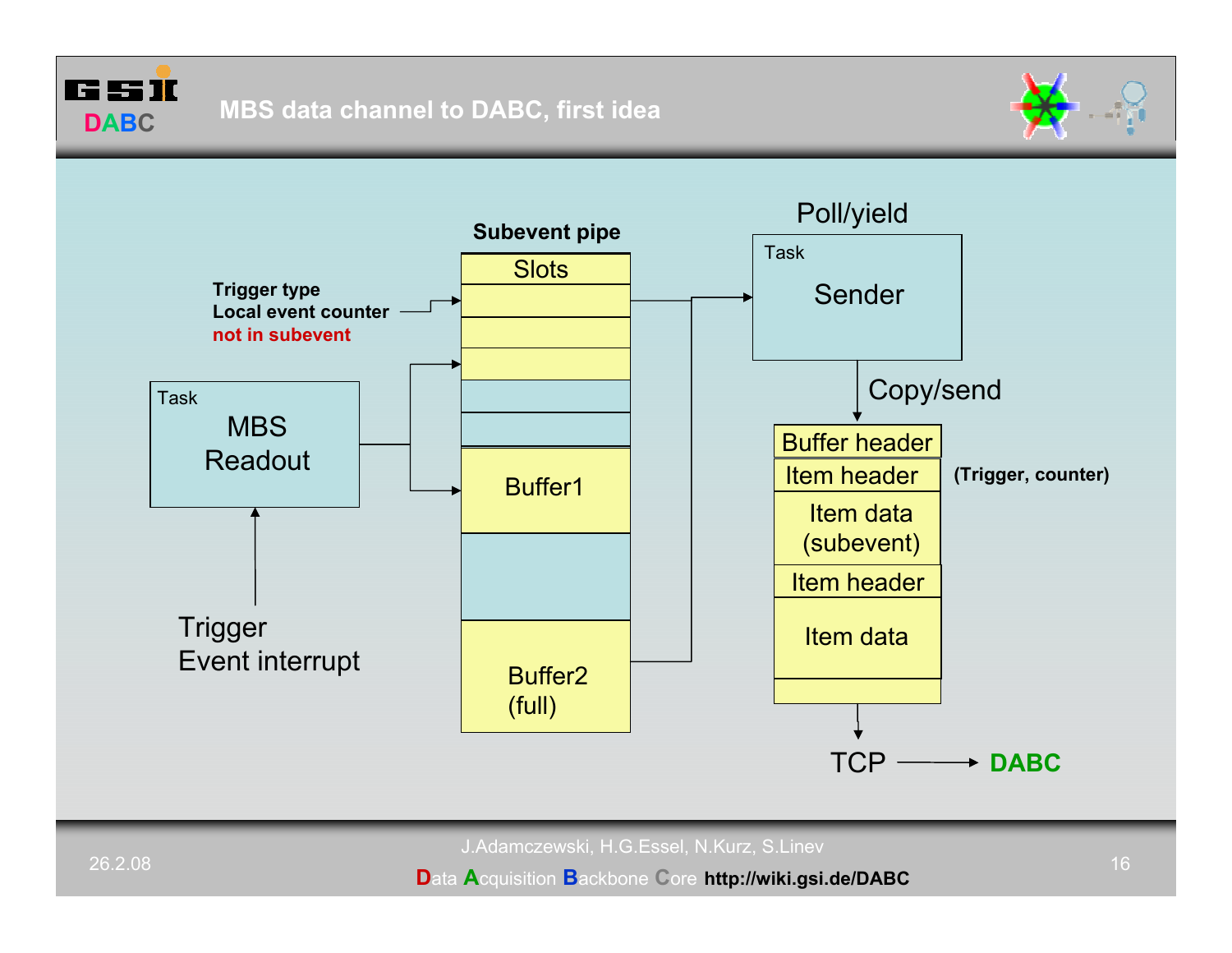



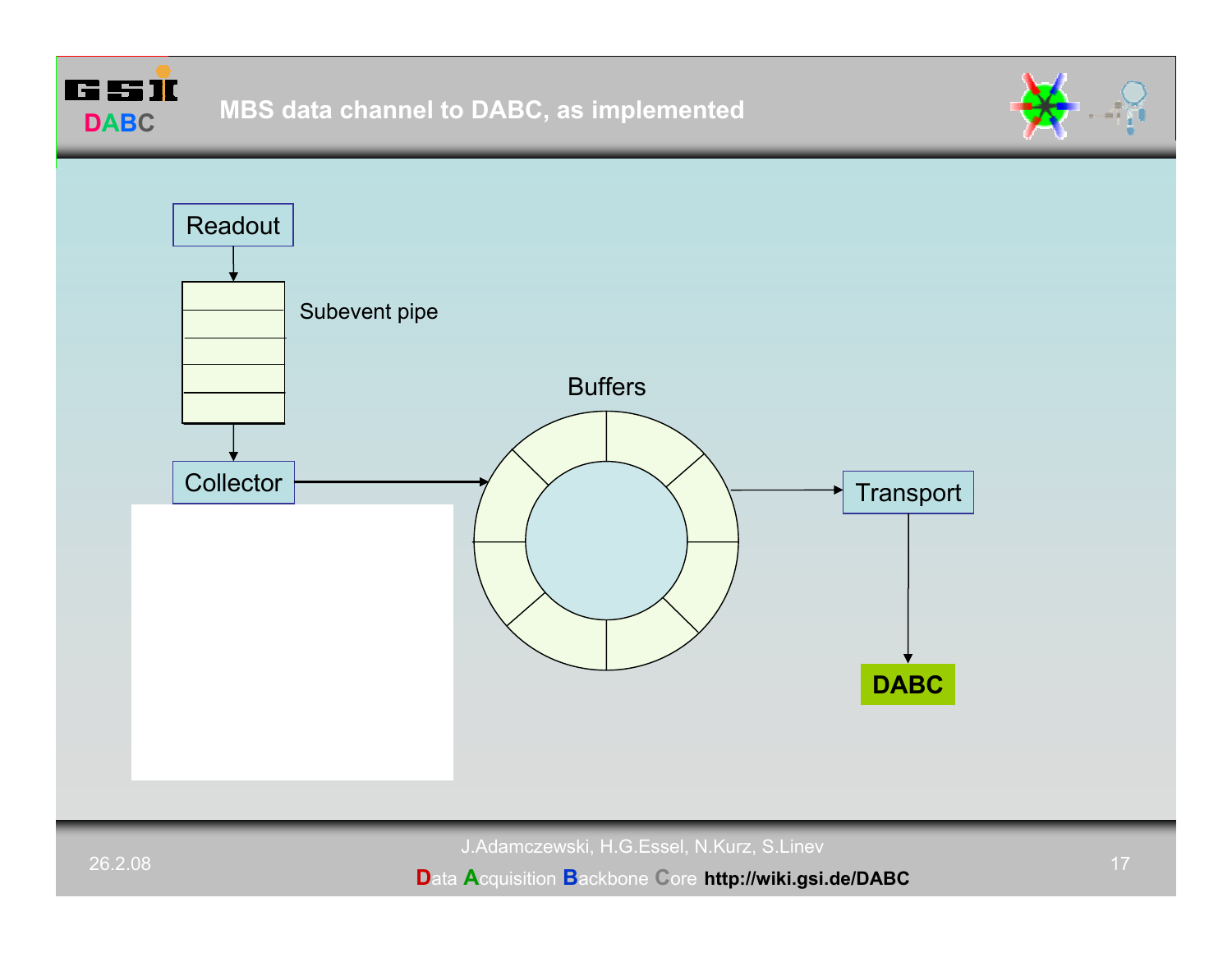



#### •**General upgrades**

- Large buffers (up to now 32K limit) in MBS.
- $\Delta$  Large buffers in LMD files.
- Remote control of MBS via DIM by DABC Java GUI

#### •**DABC specific mode**

- MBS transport in DABC mode blocks, if no DABC is connected.
- MBS transport sends variable sized buffers. ॼ
- Using large buffers and one buffer per stream: no event spanning.

#### •**New LMD file format**

- **Z** No buffer structure.
- File header, data elements, index table (random access).
- ॼ No size limit ( > 2 GB).
- $\Delta$  Supported by event API.
- • **To do**
	- Event server in DABC

¾ MBS application in DABC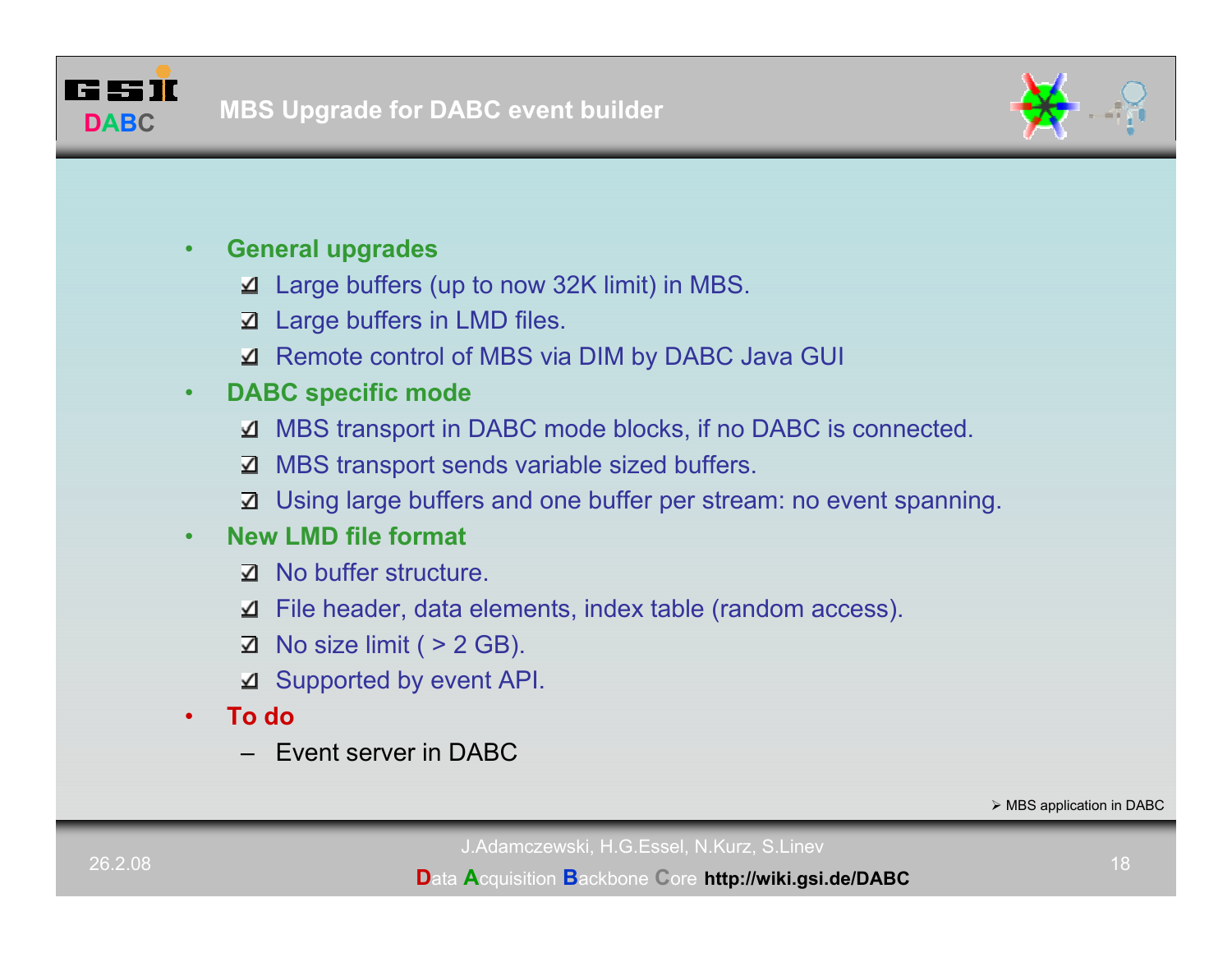



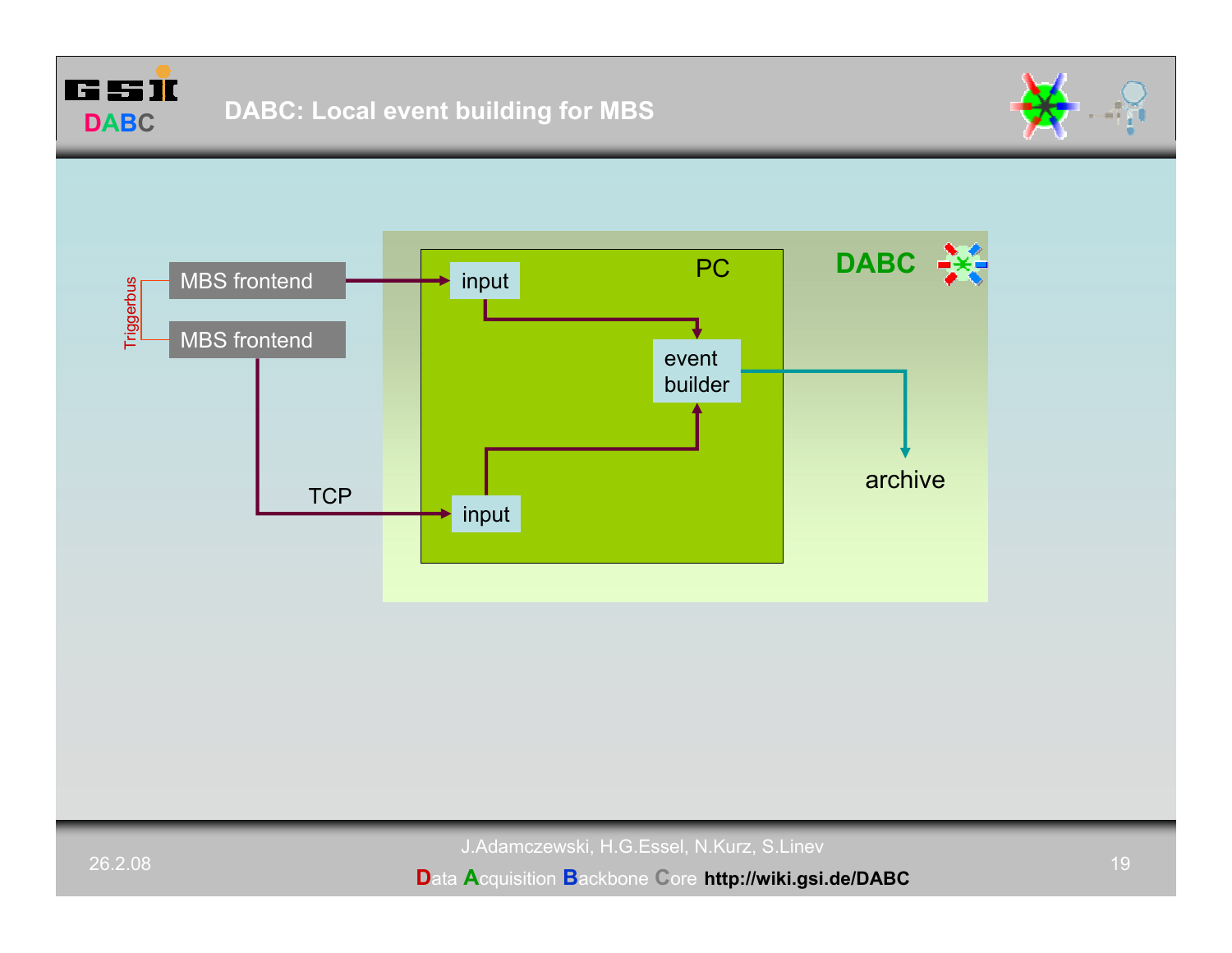



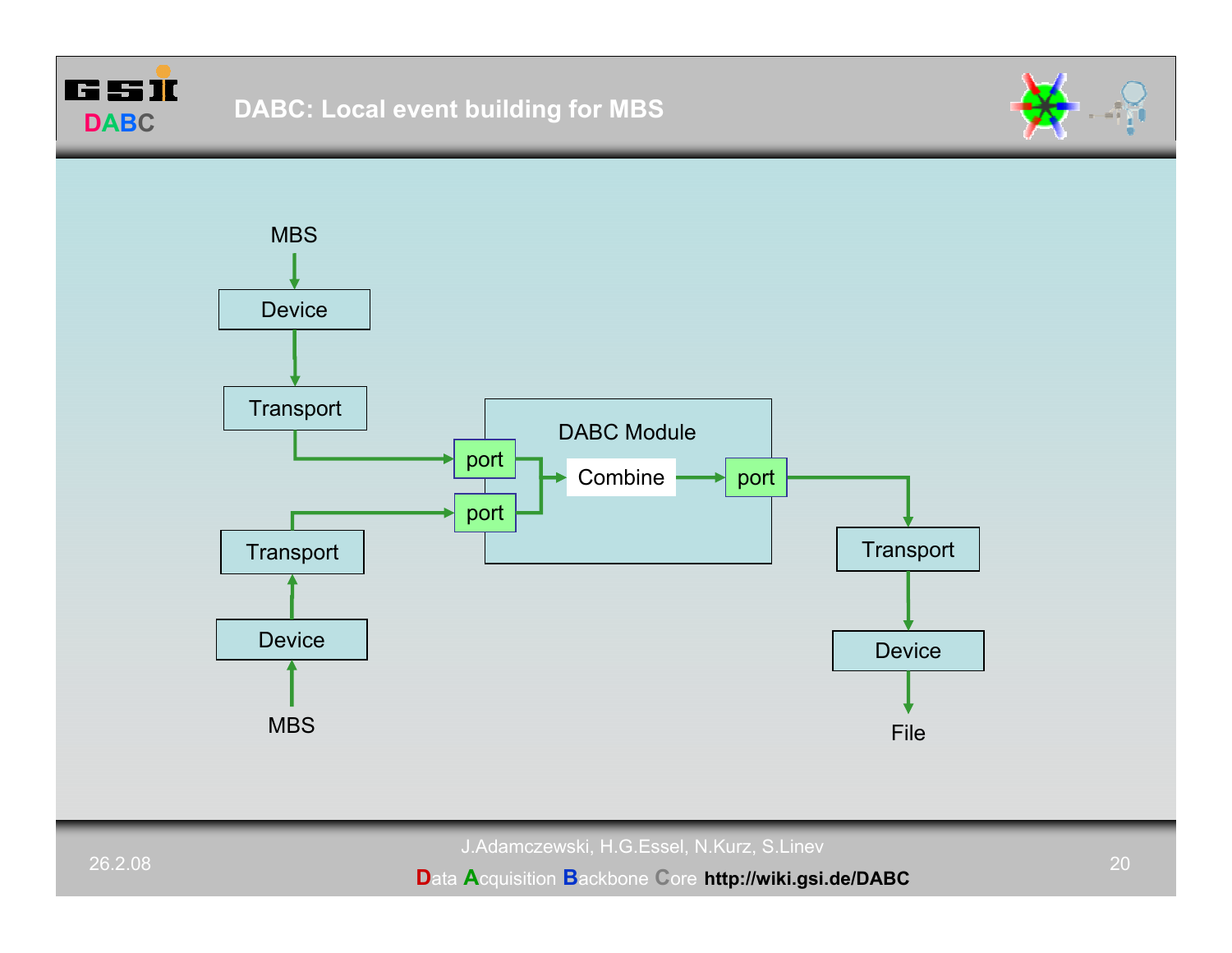



## DABC Device

### *MbsFrontend*

*MbsFrontend ()* Create commandsRegister parameters

*CreateTransport (port)* Create MbsRead

# DABC Transport

*MbsRead*

*MbsRead (port)* Connect MBS transport Register port

*GetBufferSize ()* Return buffer size

#### *Read (buffer)*

Read headerRead dataReturn

*~MbsRead ()* Disconnect MBS

**Thread**

# DABC Module

### *MbsCombiner*

#### *MbsCombiner ()*

Create commandsRegister parameters Create ports (n x input, 1x output)

## *MainLoop ()*

Wait input port 1...n Get empty buffer Loop: Add subevent ref. to buffer Size > max? Put buffer to port ReturnEndLoop

# *~MbsCombiner () MbsStore*

**Thread Thread**

## DABC Device

### *MbsFile*

#### *MbsFile ()* Create commandsRegister parameters

*CreateTransport (port)* Create MbsStore

# DABC Transport

*MbsStore (port)* Register port

#### *Write (buffer)* Filesize > max?close/open Write fragments to file

*~MbsStore ()*

Close last file

J.Adamczewski, H.G.Essel, N.Kurz, S.Linev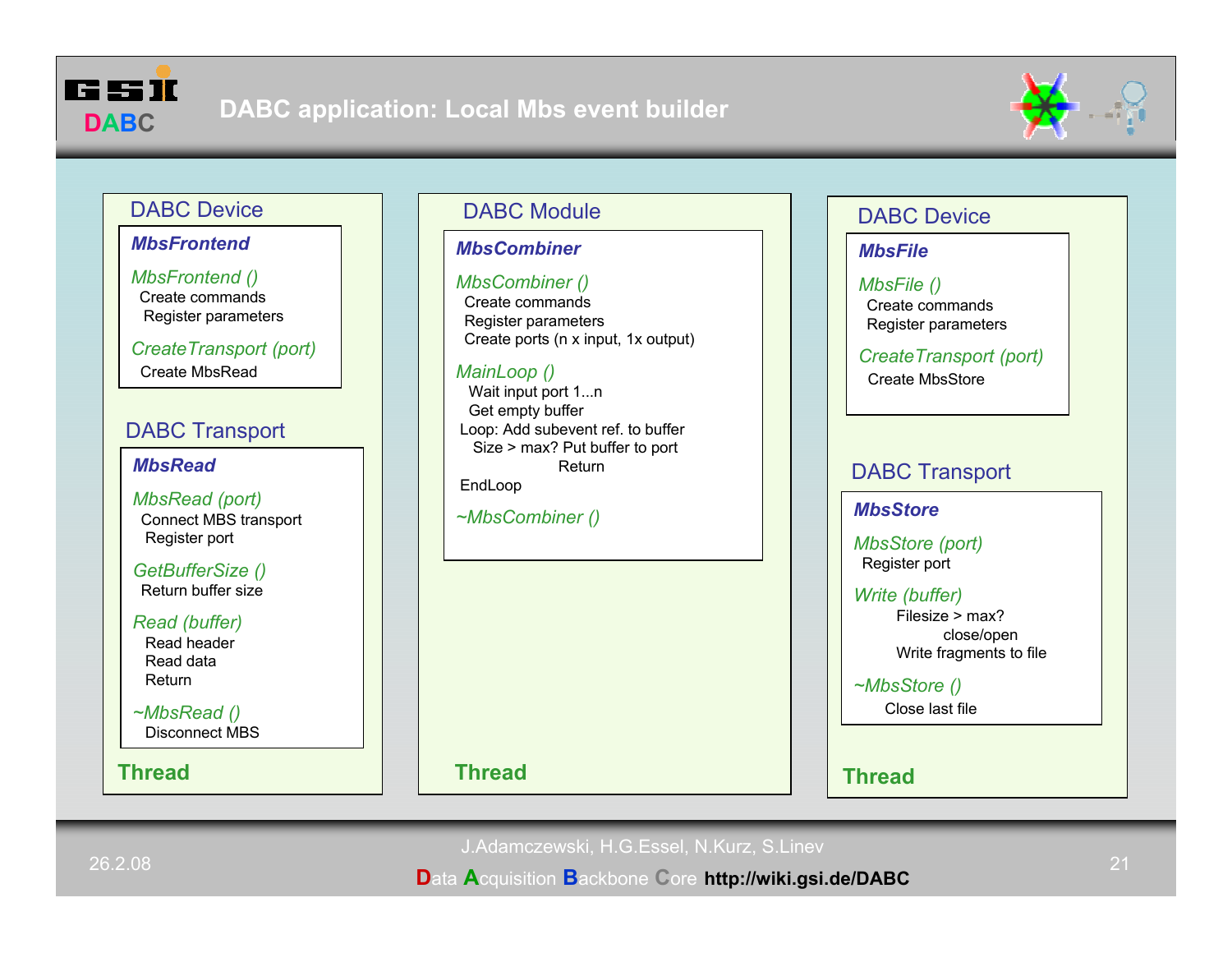





GE: Gigabit Ethernet

 $\triangleright$  DABC structure

J.Adamczewski, H.G.Essel, N.Kurz, S.Linev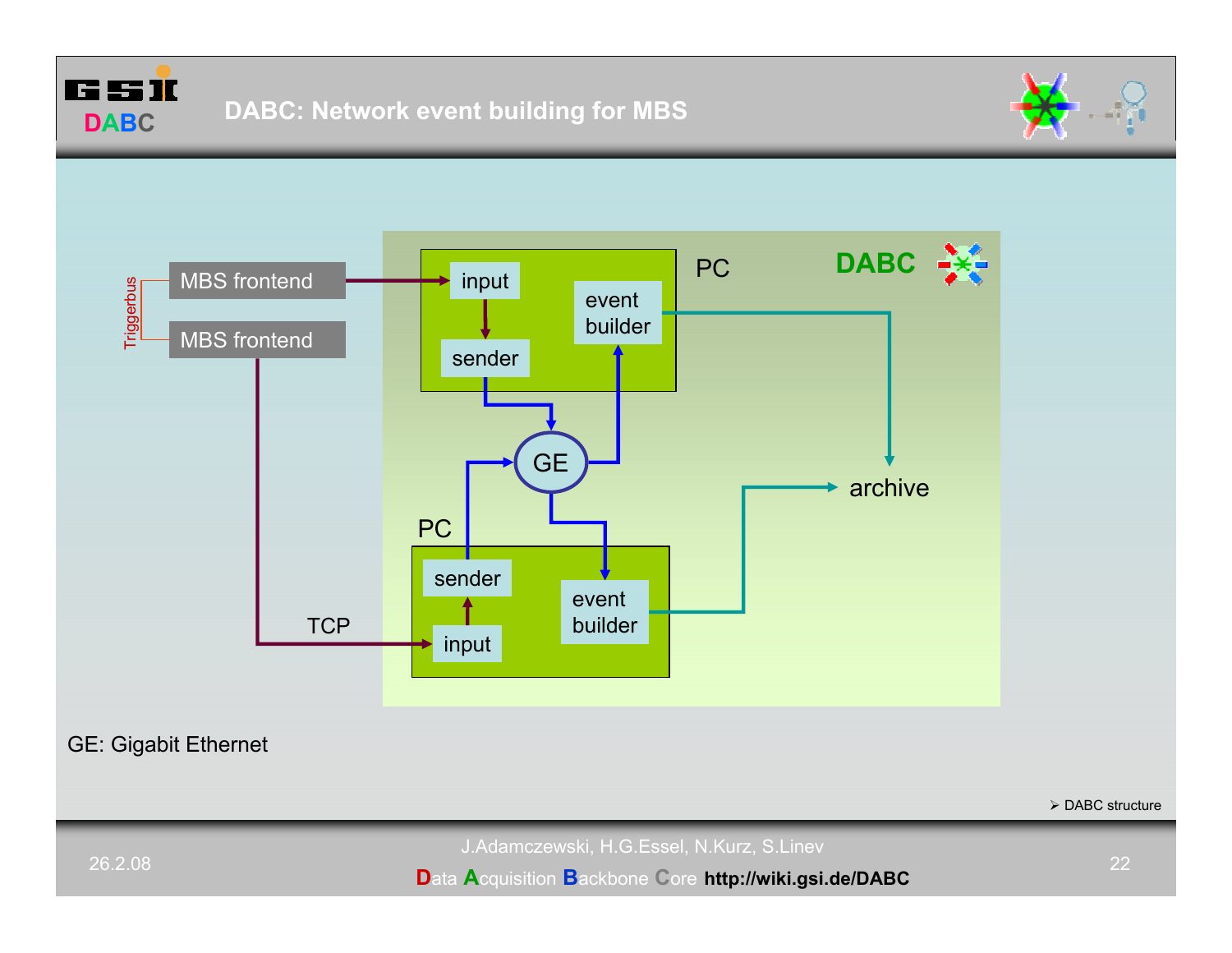**DABC**



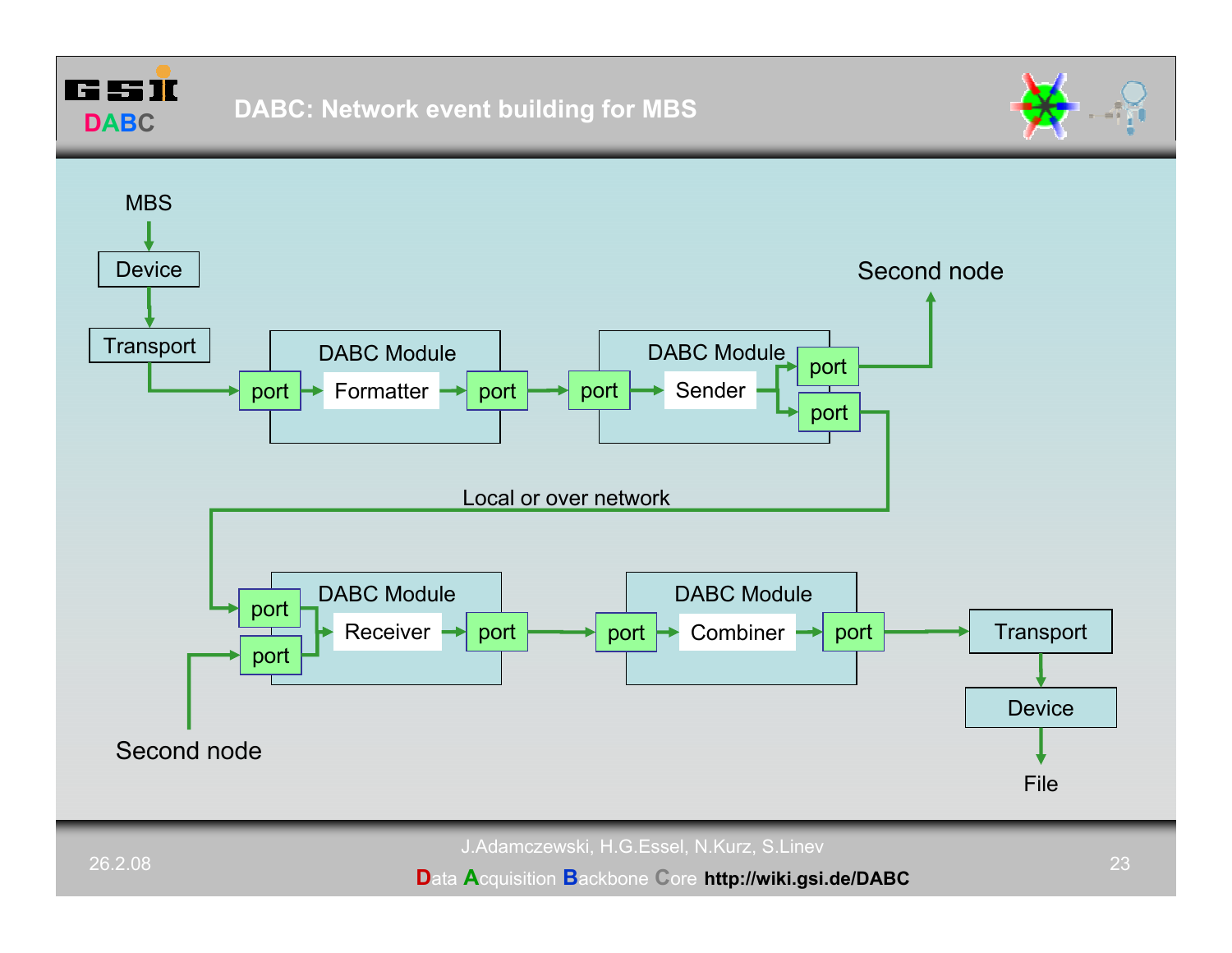



# DABC Module

#### *MbsCombiner*

#### *MbsCombiner ()*

Create commandsRegister parameters Create ports (1 x input, 1x output)

#### *MainLoop ()*

Wait input port 1 Get empty buffer Loop: Add data ref. to buffer Size > max? Put buffer to port Return

EndLoop

**Thread**

# DABC Module

### *BNetSender*

#### *BNetSender ()*

Create commandsRegister parameters Create ports (1 x input, n x output)

## *MainLoop ()*

**Thread**

Wait input port 1 Put buffer to next output port

*~BNetSender ()*

# DABC Device

## *BNetNetworkDevice*

*BNetNetworkDevice ()* Create commandsRegister parameters

# *CreateTransport (port) ()*

Create BNetNetworkTransport

# DABC Transport

# *~MbsCombiner () BNetNetworkTransport*

*NetNetworkTransport (port)* Register port

*Write (buffer)* Send fragments

*~BNetNetworkTransport ()*

Input as before **Provided by DABC** Provided by DABC Provided by DABC

d Thread <mark>Thread</mark>

J.Adamczewski, H.G.Essel, N.Kurz, S.Linev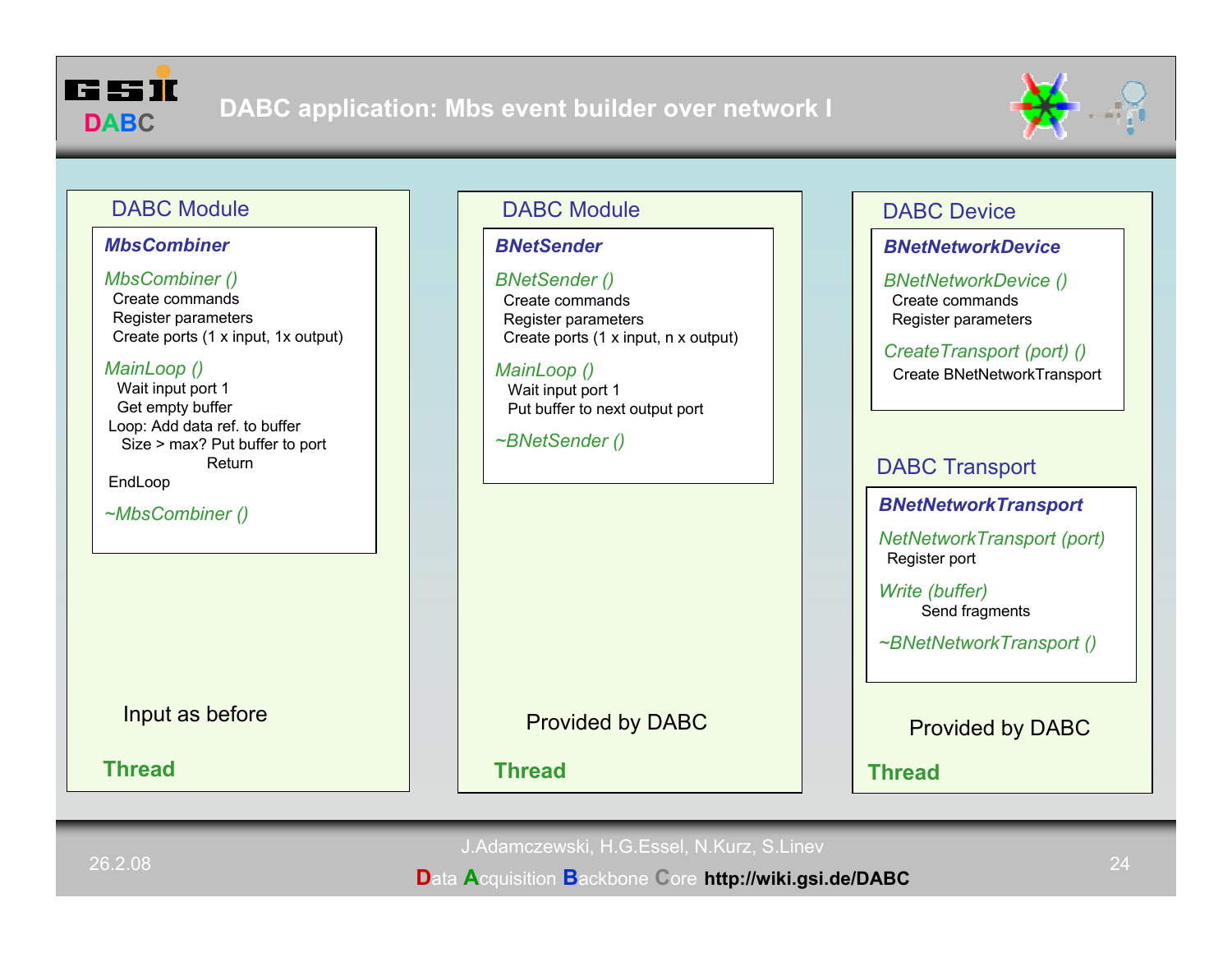



# DABC Device

#### *BNetNetworkDevice*

*BNetNetworkDevice ()* Create commandsRegister parameters

*CreateTransport (port)* Create BNetNetworkTransport

# DABC Transport

*BNetNetworkTransport BNetNetworkTransport (port)* Register port

*Read (buffer)* Receive fragments

*~BNetNetworkTransport ()*

**Thread**

# DABC Module

#### *BNetReceiver*

#### *BNetReceiver ()*

Create commandsRegister parameters Create ports (n x input, 1 x output)

### *MainLoop ()*

Wait for all input ports Add input buffers to output list Put list to output port

*~BNetReceiver ()*

# DABC Module

## *MbsEventBuilder*

#### *MbsEventBuilder ()*

Create commandsRegister parameters Create ports (1 x input, 1x output)

### *MainLoop ()*

Wait input port 1 Get empty buffer Build event from input list Put event to bufferPut buffer to port (file store)

*~MbsEventBuilder ()*

Provided by DABC Provided by DABC

**Thread**

**Thread**

 $\triangleright$  DABC setup

J.Adamczewski, H.G.Essel, N.Kurz, S.Linev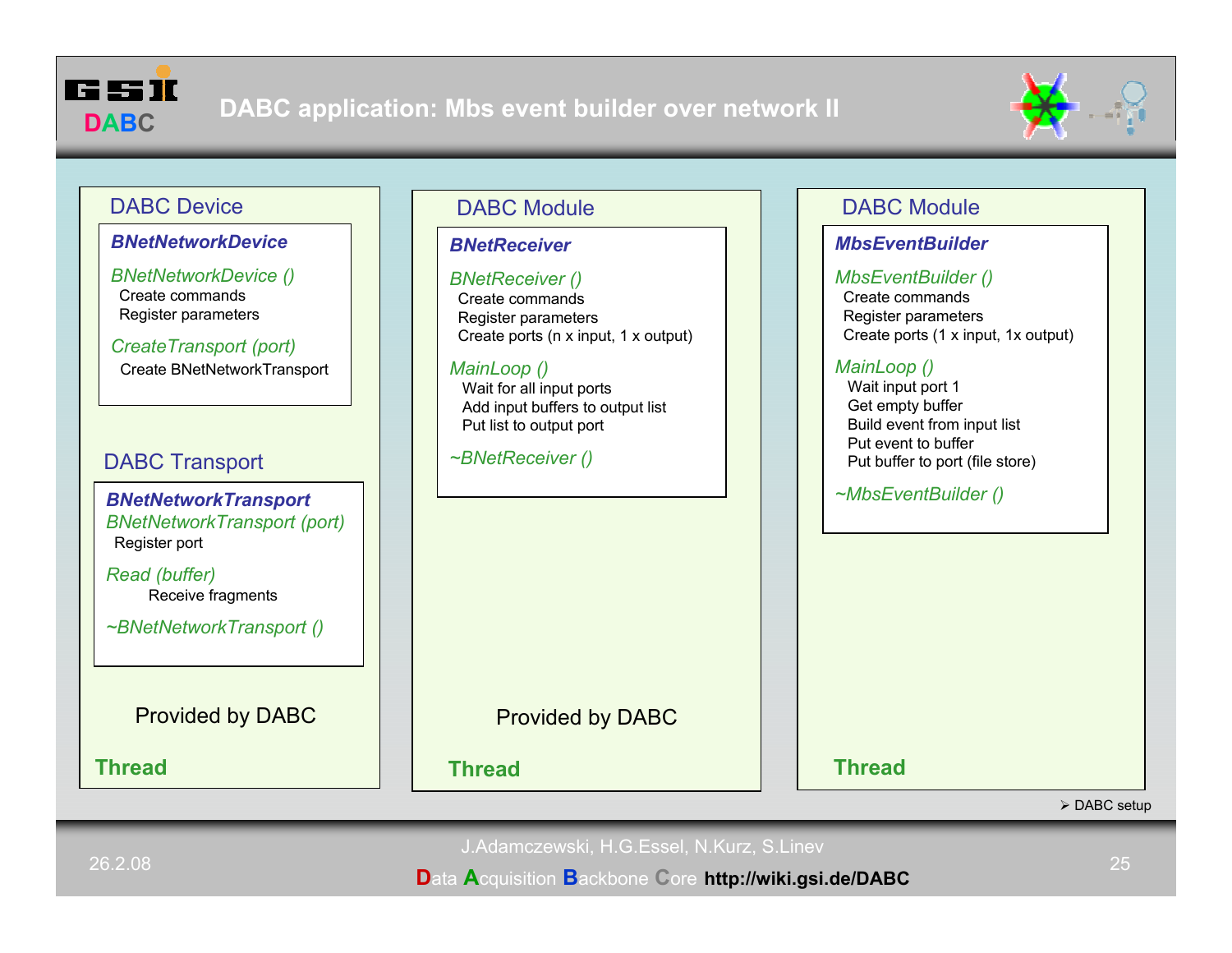



- •**Configuration via XML files**
- • *ApplicationPlugins* **(entry point to application libraries)**
	- –Call application factories
- • **Application factory classes**
	- **CreateDevice**
	- **CreateModule**
	- –Device->CreateTransport ( Module->GetPort )
	- –ConnectPorts ( Module1->GetPort, Module2->GetPort )
	- **CreateMemoryPool**
- • **State commands**
	- **Startup**
	- Initialize
	- –Run / Stop
	- Hold / Resume
	- Shutdown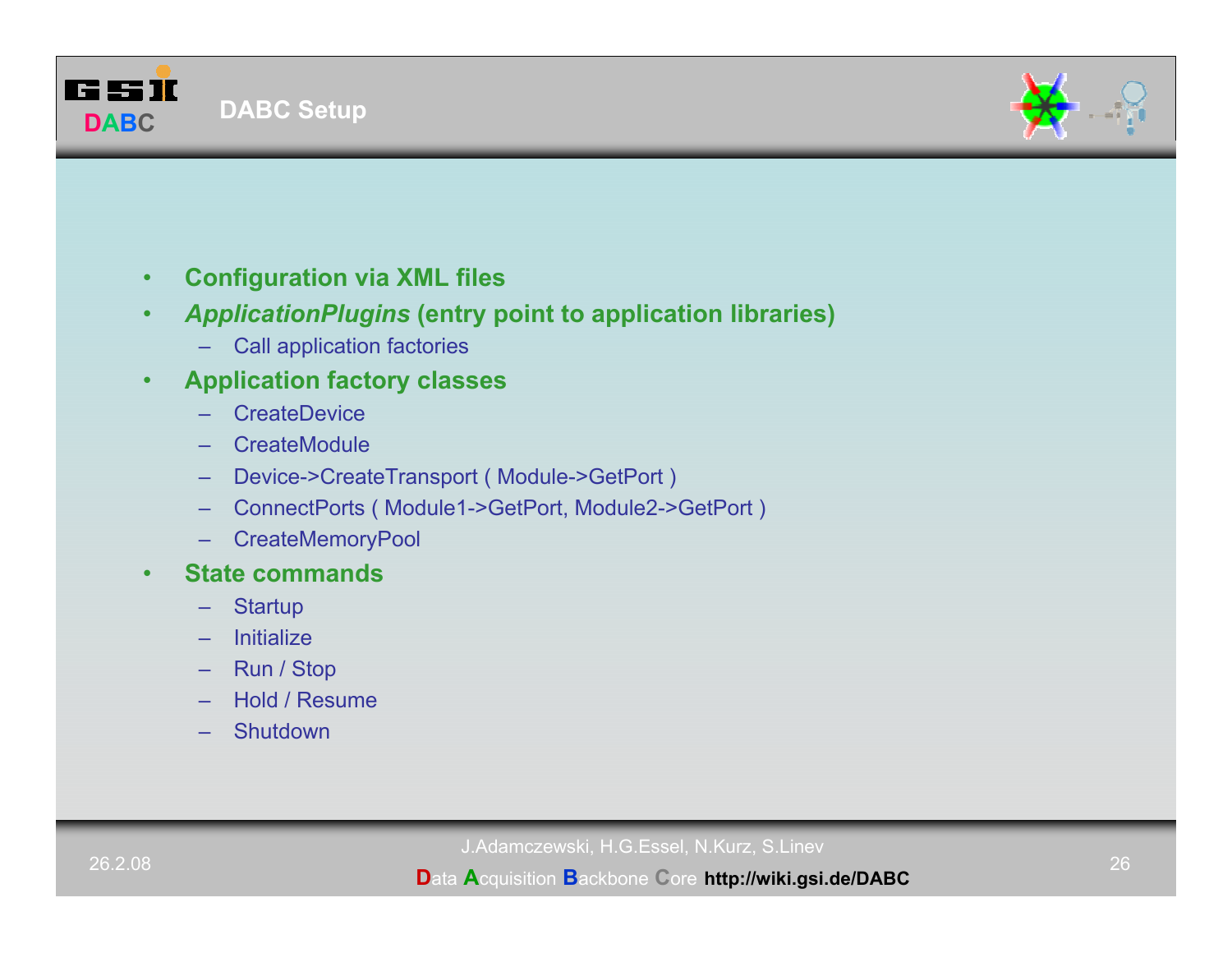



#### •**Commands**

Objects with command description (XML) and *ProcessCommand* function. Name string: **/ server / node / application / type.thread.name**

- server: DIM namespace
- node: name:ID (port)
- application: namespace::name:ID
- type: DEV, MOD, POOL, PLUG
- thread: name of module or device or...
- name: command (description by related parameter record)
- •**Parameters**

Same name structure as above

- • **Parameter records**Recognized by GUI, graphical presentation
	- **Status**
	- **Rate**
	- Histogram
	- Command description
	- and more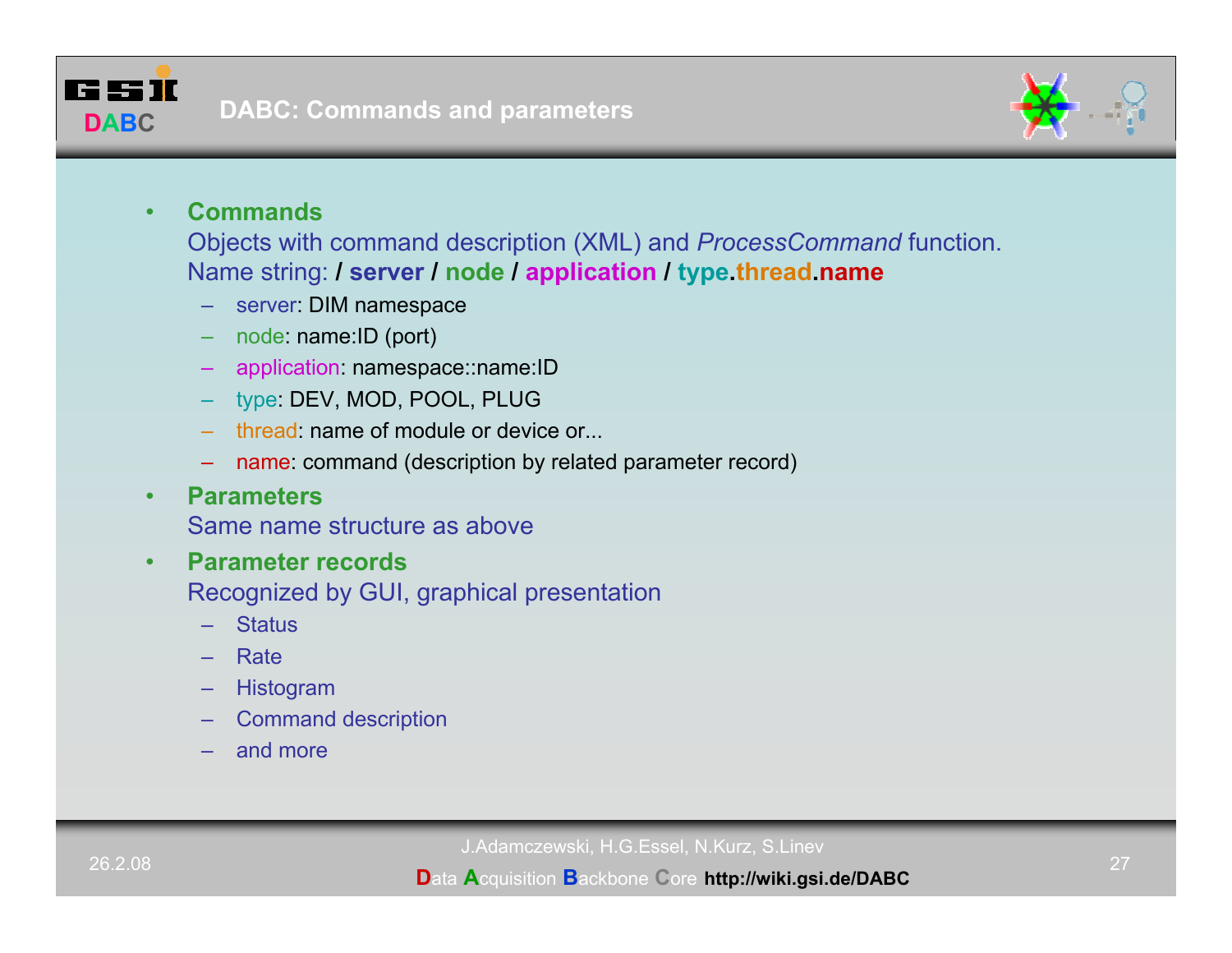



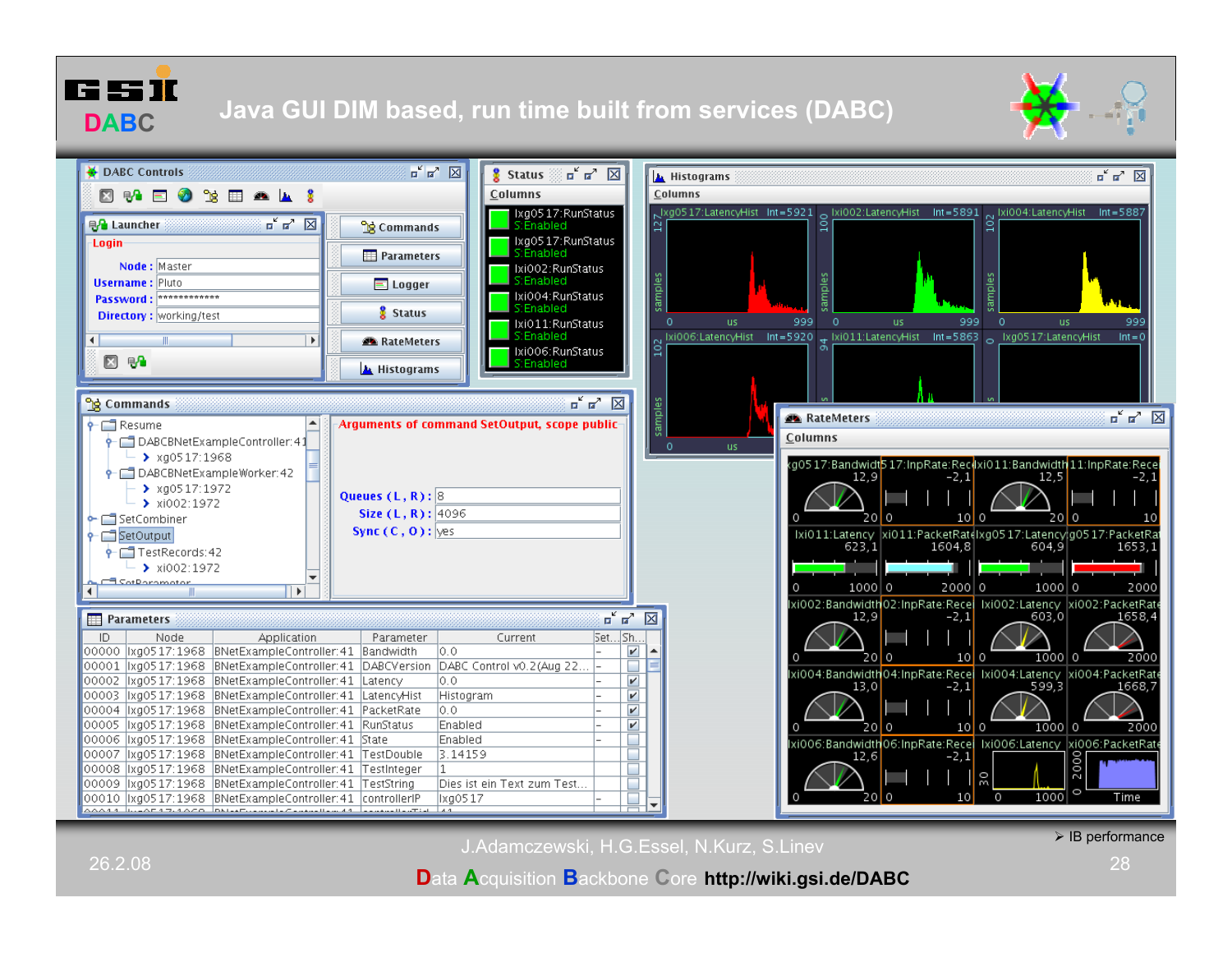





# **Control MBS**

Everything generated from MBS DIM serversexcept MBS Launcher

J.Adamczewski, H.G.Essel, N.Kurz, S.Linev

# **D**ata **A**cquisition **B**ackbone **C**ore **http://wiki.gsi.de/DABC**

 $\triangleright$  IB performance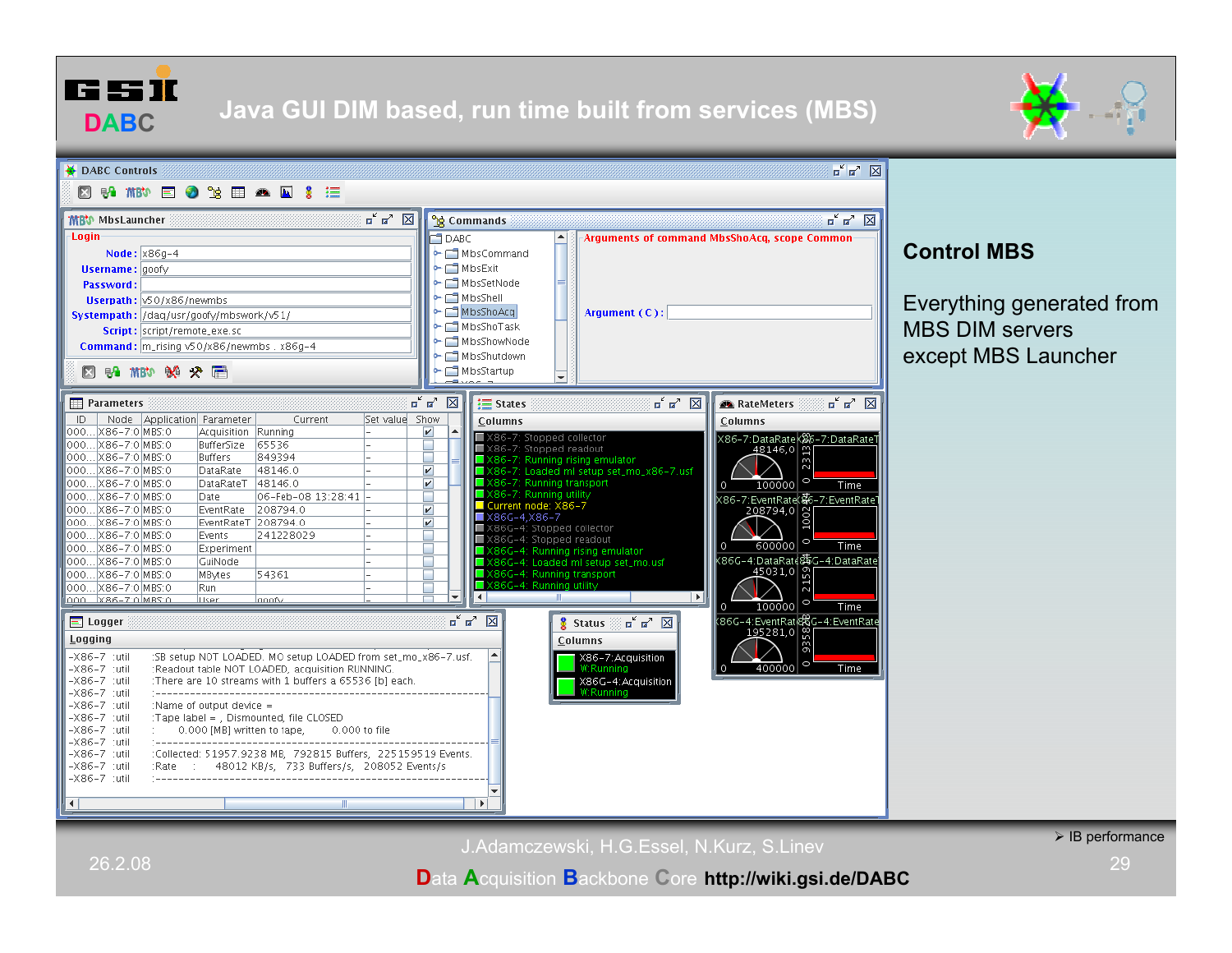



# **Achieved**

- •**Infrastructure**
- •Data flow engine
- •Very first (0.1) Java GUI
- •PCI support
- •MBS event building
- • Final Programming Interface definitions

# **Todo**

- •Controls, GUI
- •Data formats
- •Combiner/Time sort
- •Event building
- •Final Programming Interface implementation
- •Final packaging
- •MBS GUI
- •Documentation